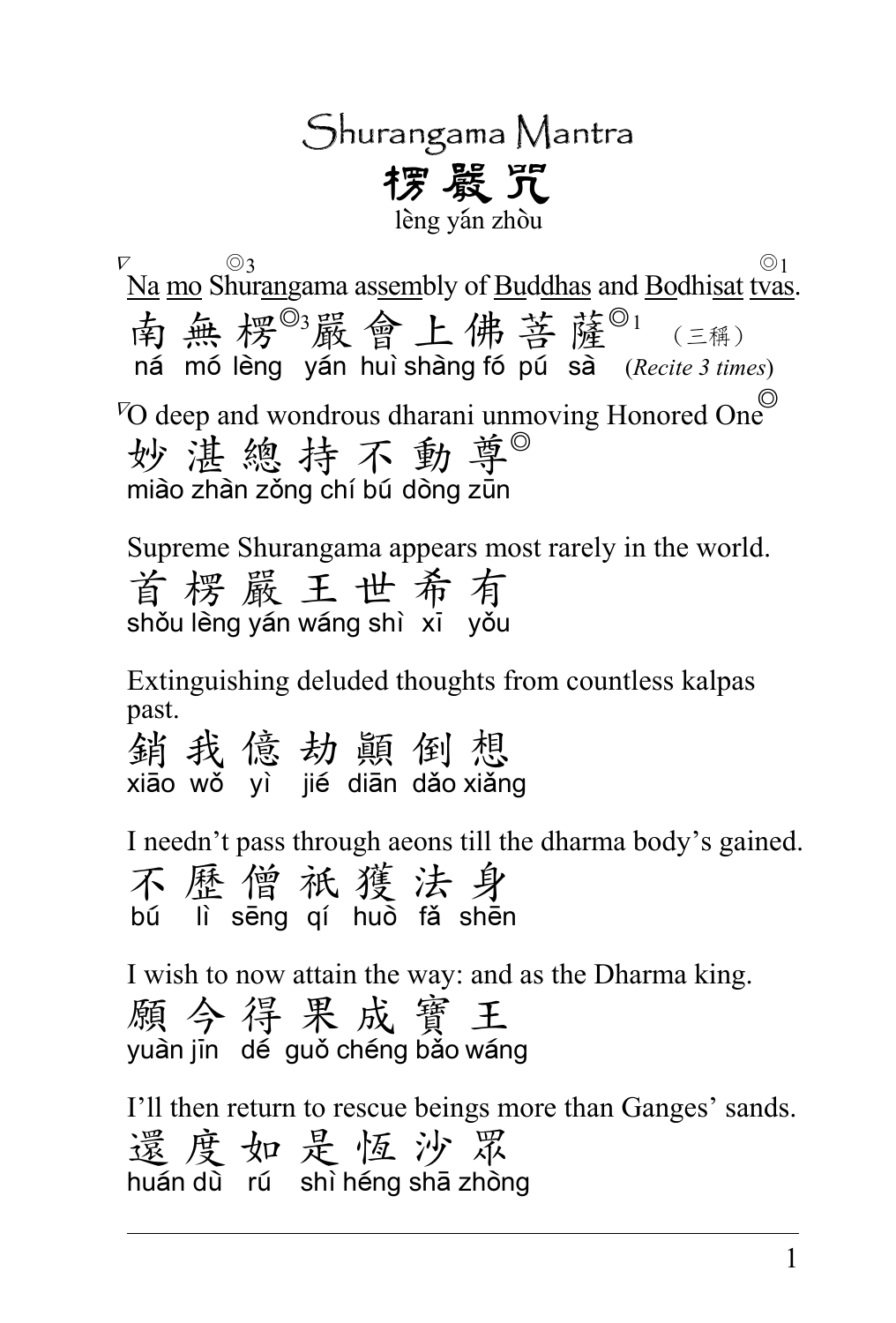This deep resolve I offer to the myriad Buddhas' lands, 將此深心奉塵剎 jiang ci shēn xin fèng chén chà

And thus endeavor to repay the Buddha's boundless grace. 是則名為報佛恩 shì zé míng wéi bào fó ēn

I humbly ask the Bhagavan to certify my quest: 伏請世尊為證明 fú ging shì zun wéi zhèng míng

To enter first the evil world—the five turbidities; 五濁惡世誓先入  $w$ ử zhuó  $\tilde{e}$  shì shì xian rù

If yet a single being's not accomplished Buddhahood 如一眾生未成佛 rú yí zhòng shēng wèi chéng fó

Accordingly I also must renounce nirvana's bliss. 終不於此取泥洹 zhong bù yú cí gǔ ní huán

O great in courage, great in power, great compassionate one!

大雄大力大慈悲 dà xióng dà lì dà cí bēi

I pray would now uncover and dispel my subt'lest doubts. 希更審除微細惑 xī gèng shěn chú wéi xì huò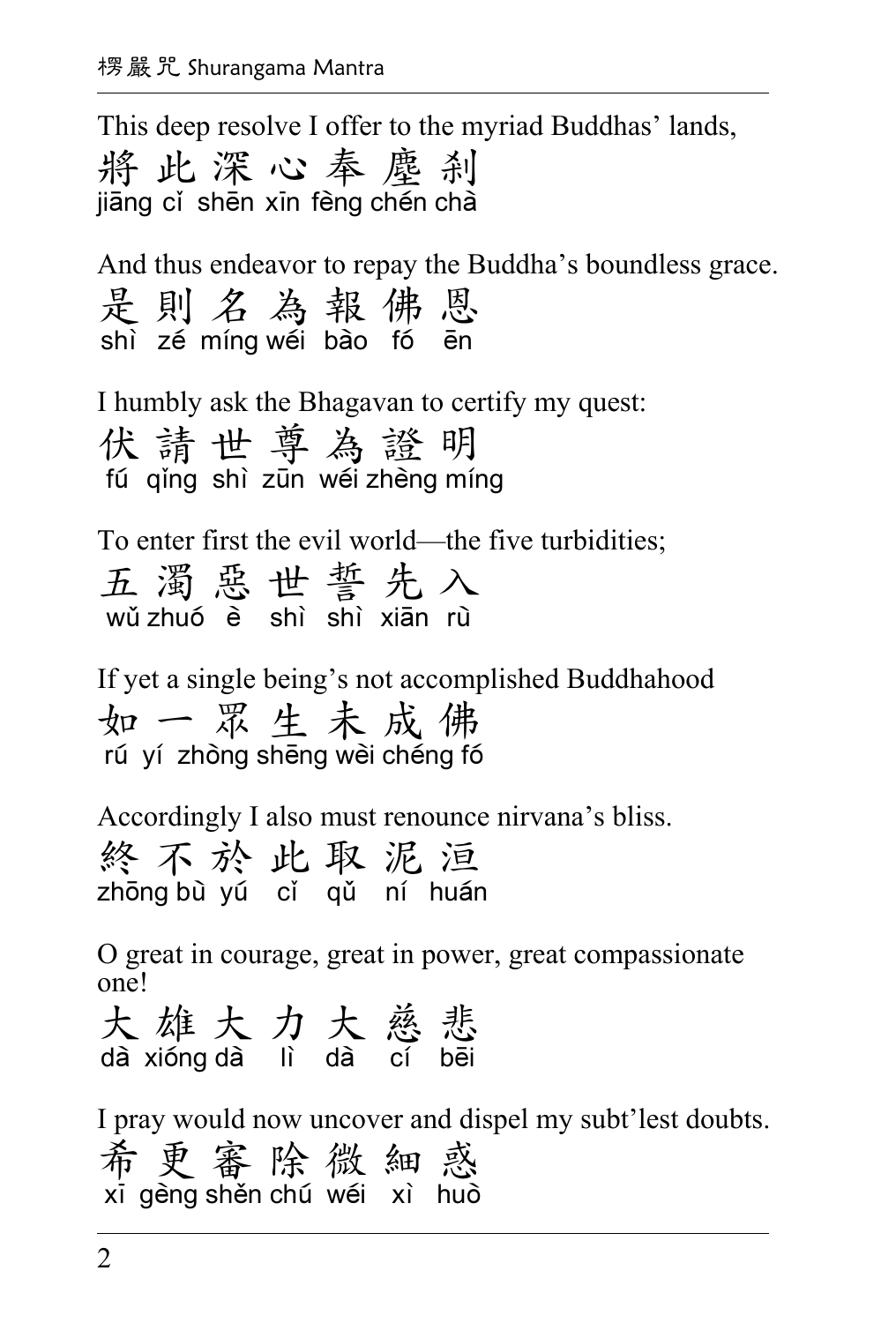Thus cause me quickly to attain supreme enlightenment, 令我早登無上覺 lìng wǒ zǎo dēng wú shàng jué

And sit within the bodhimandas of the tenfold realms 於十方界坐道場 vú shí fāng jiè zuò dào cháng

And even could the nature of Shunyata melt away 舜若多性可銷亡 shùn ruò duō xìng kẻ xiao wang

My vajra-like supreme resolve would still remain unmoved.

爍 迦羅心無動轉 shuò jiā luó xin wu dòng zhuǎn

ʳʳʳʳʳʳʳʳʳʳʳʳʳʳʳʳʳʳʳʳʳʳʳʳʳʳʳʳʳʳʳʳʳʳʳʳʳʳʳʳʳʳʳʳʳʳʳʳʳʳʳʳʳʳʳʳʳʳʳʳʳʳʳʳʳʳʳʳʳʳʳʳʳʳʳʳʳʳʳʳʳʳʳʳʳʳʳʳʳʳʳʳŖ Na mo eternally abiding Buddhas of the ten directions. 南無常住十方佛 ná mó cháng zhù shí fāng fó

Na mo eternally abiding Dharma of the ten directions. 南無常住十方法 ná mó cháng zhù shí fang fǎ

Na mo eternally abiding Sangha of the ten directions. 南無常住十方僧 ná mó cháng zhù shí fāng sēng

Na mo Shakyamuni Buddha. 南無釋迦牟尼佛  $n\acute{a}$  mó shì jia móu ní fó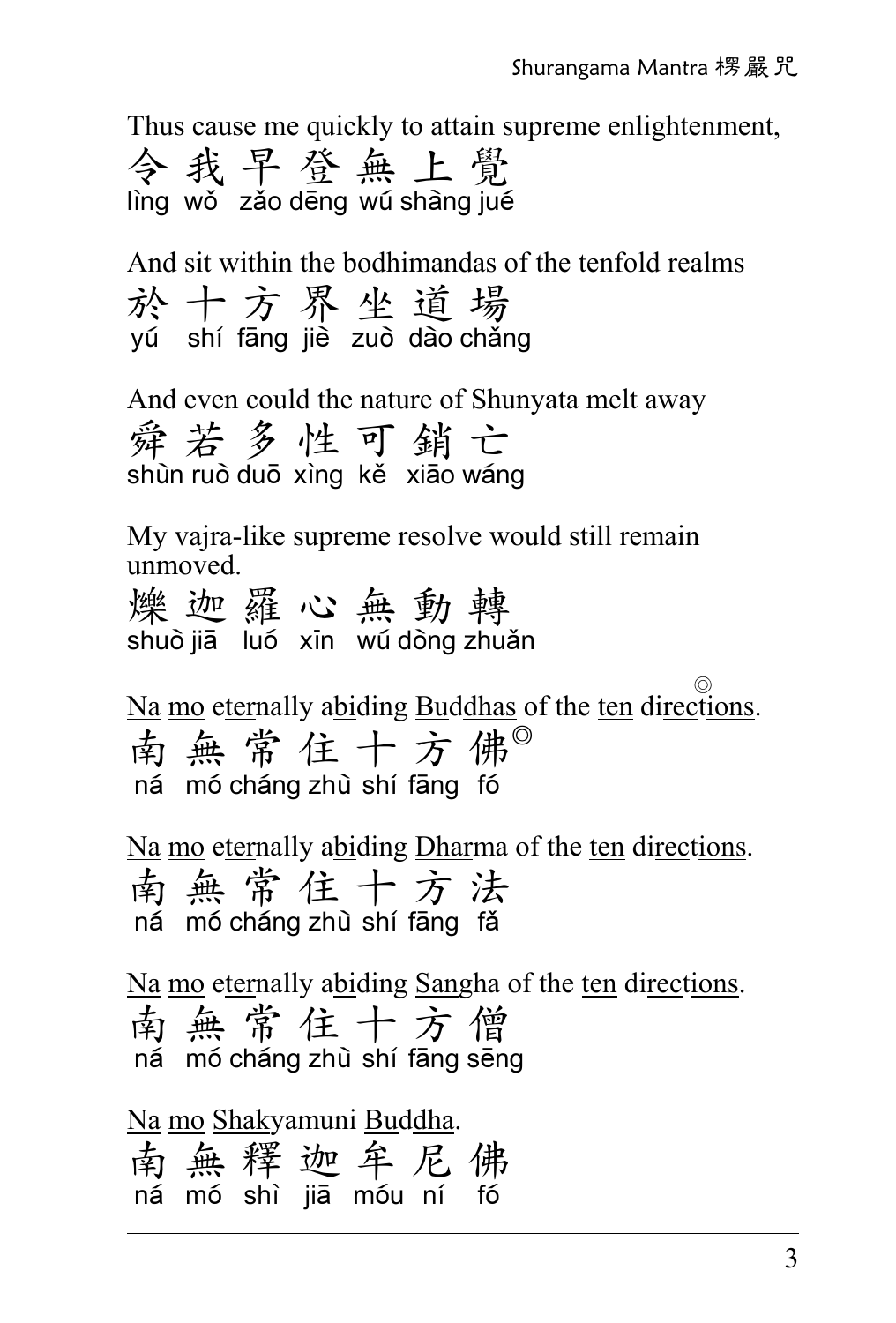Na mo Supreme Shurangama of the Buddha's summit.

南無佛頂首楞嚴 ná mó fó díng shỏu lèng ván

Na mo Guan Shi Yin Bodhisattva.

|  | 南無觀世音菩薩                  |  |  |
|--|--------------------------|--|--|
|  | ná mó guān shì yīn pú sà |  |  |

Na mo Vajra Treasury Bodhisattva. 南無金剛藏菩薩 ná mó jin gang zàng pú sà

At that time the World Honored One from the flesh mound at the crown of His head released a hundredjewelled light and a thousand petalled rare lotus arose from the midst of the light.

爾時世尊。從肉髻中。涌百  $\ddot{c}$  shí shì zun cóng ròu  $\ddot{a}$  zhong vòng bài 賓光。光中涌出。千葉寶蓮 bǎo guāng guāng zhōng yǒng chū qiān vè bǎo lián

Seated within the precious flower was a transformation body of the Thus Come One, whose crown in turn emitted ten rays of the hundred-jewelled effulgence.

有化如來。坐寶華中。頂放 yǒu huà rú lái zuò bǎo huā zhōng dǐng fàng 十道。百寶光明。 shí dào bǎi bǎo guāng míng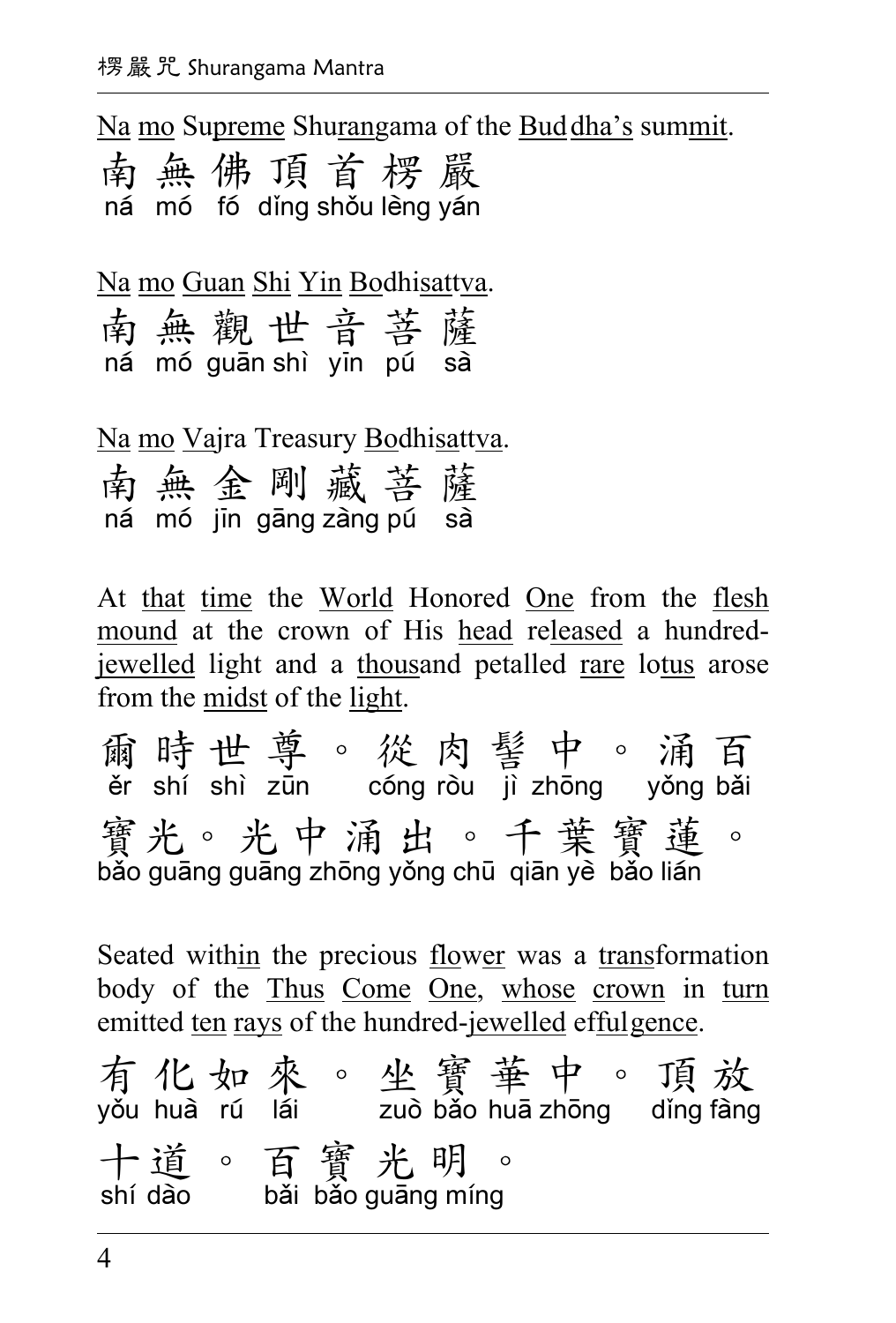All the myriad lights shone 'round about, everywhere revealing secret trace vajra spirits, many as the sands of ten Ganges rivers. Each holding aloft a mountain and wielding a pestle, they pervaded the realm of empty space.

一一光明。皆徧示現。十恆 yī yī guāng míng jiē biàn shì xiàn shí héng 河沙。金剛密迹。擎山持杵。 hế shā jin gāng mì ji qíng shān chí chủ 徧虛空界。 biàn xū kōng jiè

The great assembly gazed upward at once filled with fear and admiration. Seeking the Buddha's kind protection they single-mindedly listened

大眾仰觀。畏愛兼抱。求佛 dà zhòng yǎng guān wèi ài jiān bào qiú fó 哀祐。一心聽佛。 āi yòu yì xīn tīng fó

As, streaming light at the Buddha's invisible crown the transformation Thus Come One proclaimed the spiritual mantra:

無見頂相。放光如來。宣説 wú jiàn dǐng xiàng fàng guang rú lái xuan shuō 神咒。 shén zhòu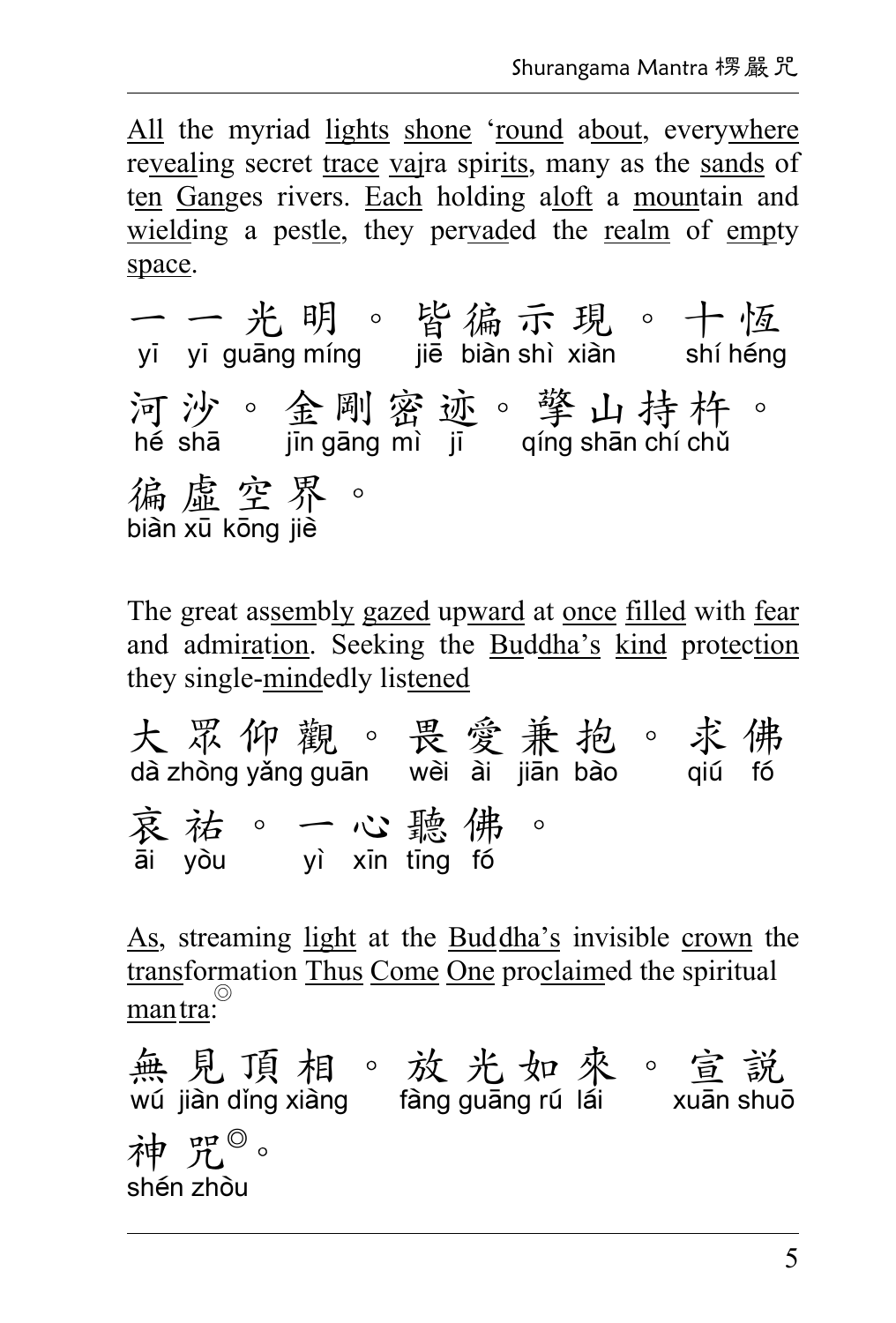| I.  |                                | (第一會)                              |
|-----|--------------------------------|------------------------------------|
| 1)  | na mo sa dan tuo               | 南無薩怛他                              |
| 2)  | su qie duo ye                  | 蘇伽多耶                               |
| 3)  | e la he di                     | 阿羅訶帝                               |
| 4)  | san miao san pu tuo xie 三藐三菩陀寫 |                                    |
| 5)  | na mo sa dan tuo               | 南無薩怛他                              |
| 6)  |                                | fo tuo ju zhi shai ni shan 佛陀俱胝瑟尼釤 |
| 7)  | na mo sa po                    | 南無薩婆                               |
| 8)  | bo tuo bo di                   | 勃陀勃地                               |
| 9)  | sa duo pi bi                   | 薩路鞞弊                               |
| 10) | na mo sa duo nan               | 南無薩多南                              |
| 11) | san miao san pu tuo            | 三藐三菩陀                              |
|     | 12) ju zhi nan                 | 俱知南                                |
|     | 13) suo she la po jia          | 娑会囉婆迦                              |
|     | 14) seng qie nan               | 僧伽喃                                |
|     | 15) na mo lu ji e luo han      | 南無盧雞阿羅漢                            |
|     | duo nan                        | 跢喃                                 |
|     | 16) na mo su lu duo bo         | 南無蘇盧多波                             |
|     | nuo nan                        | 那喃                                 |
|     | 17) na mo suo jie li tuo       | 南無娑羯唎陀                             |
|     | qie mi nan                     | 伽彌喃                                |
|     | 18) na mo lu ji san miao       | 南無盧雞三藐                             |
|     | qie duo nan                    | 伽路喃                                |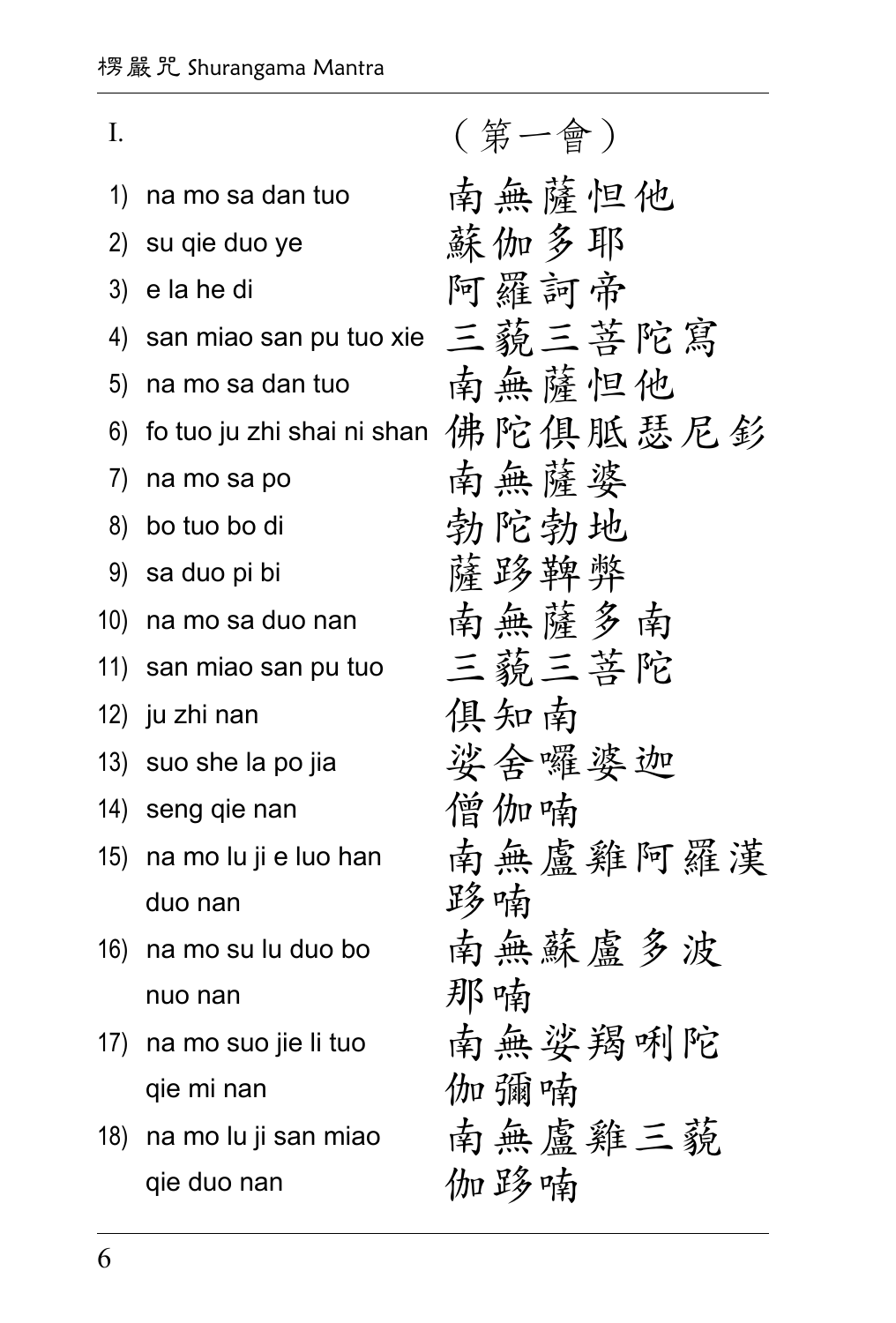| 19) | san miao qie bo la       | 三藐伽波囉   |
|-----|--------------------------|---------|
| 20) | di bo duo nuo nan        | 底波多那喃   |
| 21) | na mo ti po li shai nan  | 南無提婆離瑟赧 |
| 22) | na mo xi tuo ye          | 南無悉陀耶   |
| 23) | pi di ye                 | 毗地耶     |
| 24) | tuo la li shai nan       | 陀囉離瑟赧   |
| 25) | she bo nu                | 舍波奴     |
| 26) | jie la he                | 揭囉訶     |
| 27) | suo he suo la mo tuo nan | 娑訶娑囉摩他喃 |
| 28) | na mo ba la he mo ni     | 南無跋囉訶摩尼 |
| 29) | na mo yin tuo la ye      | 南無因陀囉耶  |
| 30) | na mo po qie po di       | 南無婆伽婆帝  |
| 31) | lu tuo la ye             | 盧陀囉耶    |
| 32) | wu mo bo di              | 烏摩般帝    |
| 33) | suo xi ye ye             | 娑醯夜耶    |
| 34) | na mo po qie po di       | 南無婆伽婆帝  |
| 35) | nuo la ye                | 那囉野     |
| 36) | na ye                    | 拏耶      |
| 37) | pan zhe mo he san mu     | 槃遮摩訶三慕  |
|     | tuo la                   | 陀囉      |
| 38) | na mo xi jie li duo ye   | 南無悉羯咧多耶 |
| 39) | na mo po qie po di       | 南無婆伽婆帝  |
| 40) | mo he jia la ye          | 摩訶迦羅耶   |
|     |                          |         |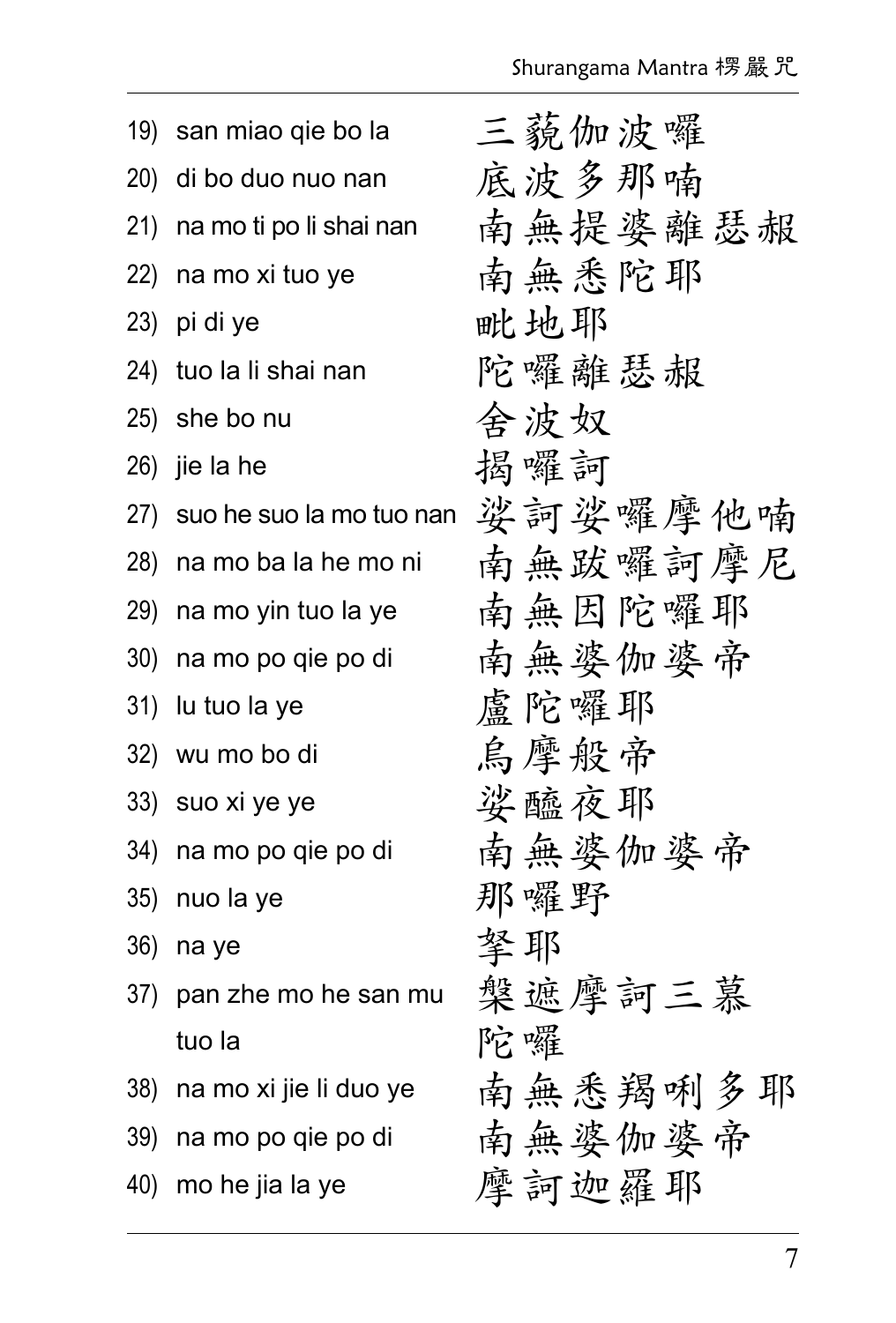|     | 41) di li bo la na       | 地唎般剌那   |
|-----|--------------------------|---------|
| 42) | qie la pi tuo la         | 伽囉毗陀囉   |
| 43) | bo na jia la ye          | 波拏迦囉耶   |
| 44) | e di mu di               | 阿地目帝    |
| 45) | shi mo she nuo ni        | 尸摩会那泥   |
| 46) | po xi ni                 | 婆悉泥     |
| 47) | mo dan li qie na         | 摩怛唎伽拏   |
| 48) | na mo xi jie li duo ye   | 南無悉羯咧多耶 |
|     | 49) na mo po qie po di   | 南無婆伽婆帝  |
| 50) | duo tuo qie duo ju la ye | 多他伽路俱囉耶 |
| 51) | na mo bo tou mo          | 南無般頭摩   |
|     | ju la ye                 | 俱囉耶     |
|     | 52) na mo ba she la      | 南無跋闍囉   |
|     | ju la ye                 | 俱囉耶     |
|     | 53) na mo mo ni ju la ye | 南無摩尼俱囉耶 |
| 54) | na mo qie she ju la ye   | 南無伽闍俱囉耶 |
| 55) | na mo po qie po di       | 南無婆伽婆帝  |
| 56) | di li cha                | 帝唎茶     |
| 57) | shu la xi na             | 輸囉西那    |
| 58) | bo la he la na la        | 波囉訶囉拏囉  |
|     | she ye                   | 闍耶      |
|     | 59) duo tuo qie duo ye   | 跢他伽多耶   |
| 60) | na mo po qie po di       | 南無婆伽婆帝  |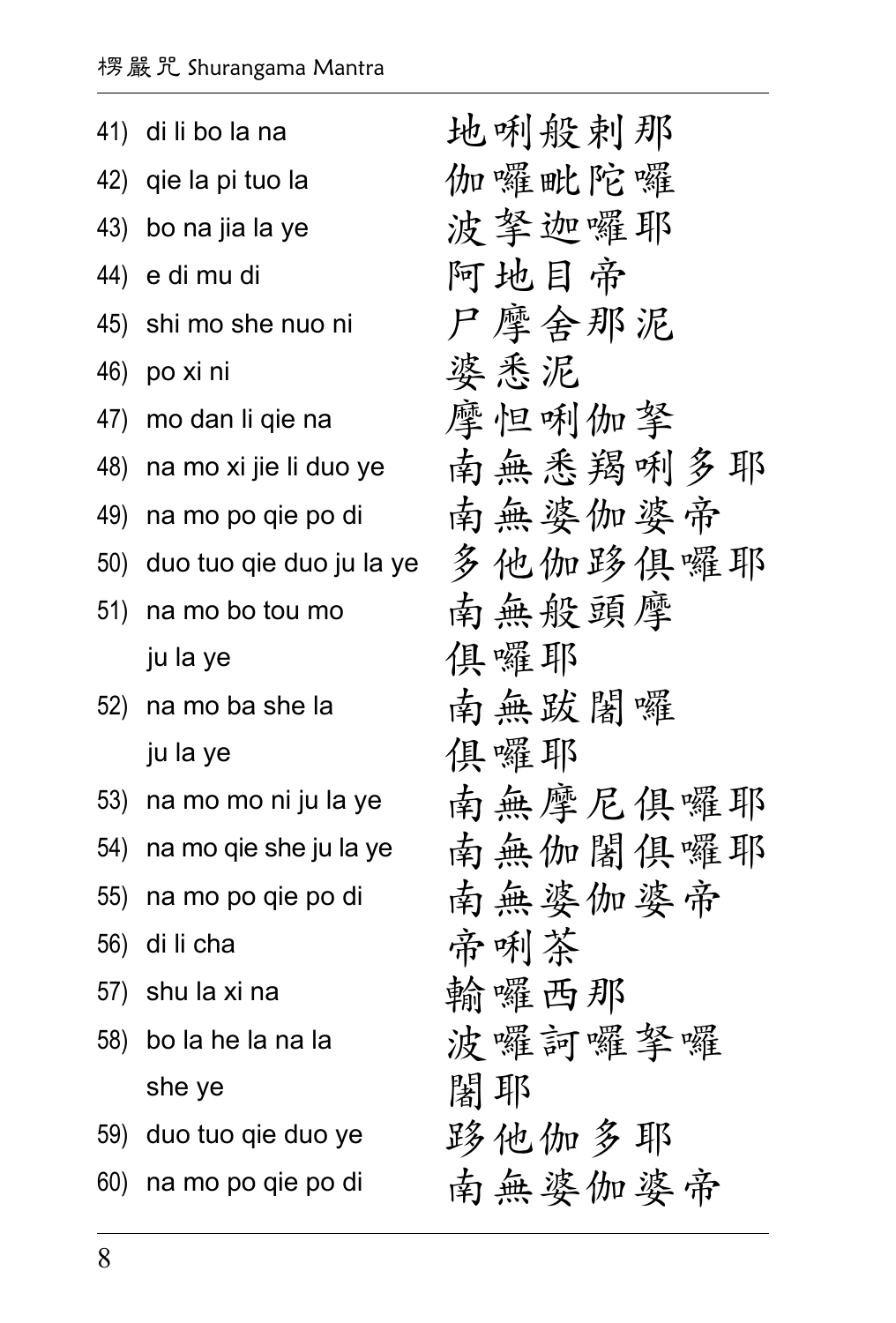|     | 61) na mo e mi duo po ye          | 南無阿彌多婆耶 |
|-----|-----------------------------------|---------|
|     | 62) duo tuo qie duo ye            | 跢他伽多耶   |
| 63) | e la he di                        | 阿囉訶帝    |
|     | 64) san miao san pu tuo ye        | 三藐三菩陀耶  |
|     | 65) na mo po qie po di            | 南無婆伽婆帝  |
|     | 66) e chu pi ye                   | 阿芻鞞耶    |
|     | 67) duo tuo qie duo ye            | 跨他伽多耶   |
|     | 68) e la he di                    | 阿囉訶帝    |
|     | 69) san miao san pu tuo ye 三藐三菩陀耶 |         |
|     | 70) na mo po qie po di            | 南無婆伽婆帝  |
|     | 71) pi sha she ye                 | 鞞沙闍耶    |
|     | 72) ju lu fei zhu li ye           | 俱盧吠柱唎耶  |
|     | 73) bo la po la she ye            | 般囉婆囉闍耶  |
|     | 74) duo tuo qie duo ye            | 跨他伽多耶   |
|     | 75) na mo po qie po di            | 南無婆伽婆帝  |
|     | 76) san bu shi bi duo             | 三補師毖多   |
|     | 77) sa lian nai la la she ye      | 薩憐捺囉剌闍耶 |
|     | 78) duo tuo qie duo ye            | 跨他伽多耶   |
|     | 79) e la he di                    | 阿囉訶帝    |
|     | 80) san miao san pu tuo ye        | 三藐三菩陀耶  |
|     | 81) na mo po qie po di            | 南無婆伽婆帝  |
|     | 82) she ji ye mu nuo ye           | 舍鸡野母那曳  |
|     | 83) duo tuo qie duo ye            | 跨他伽多耶   |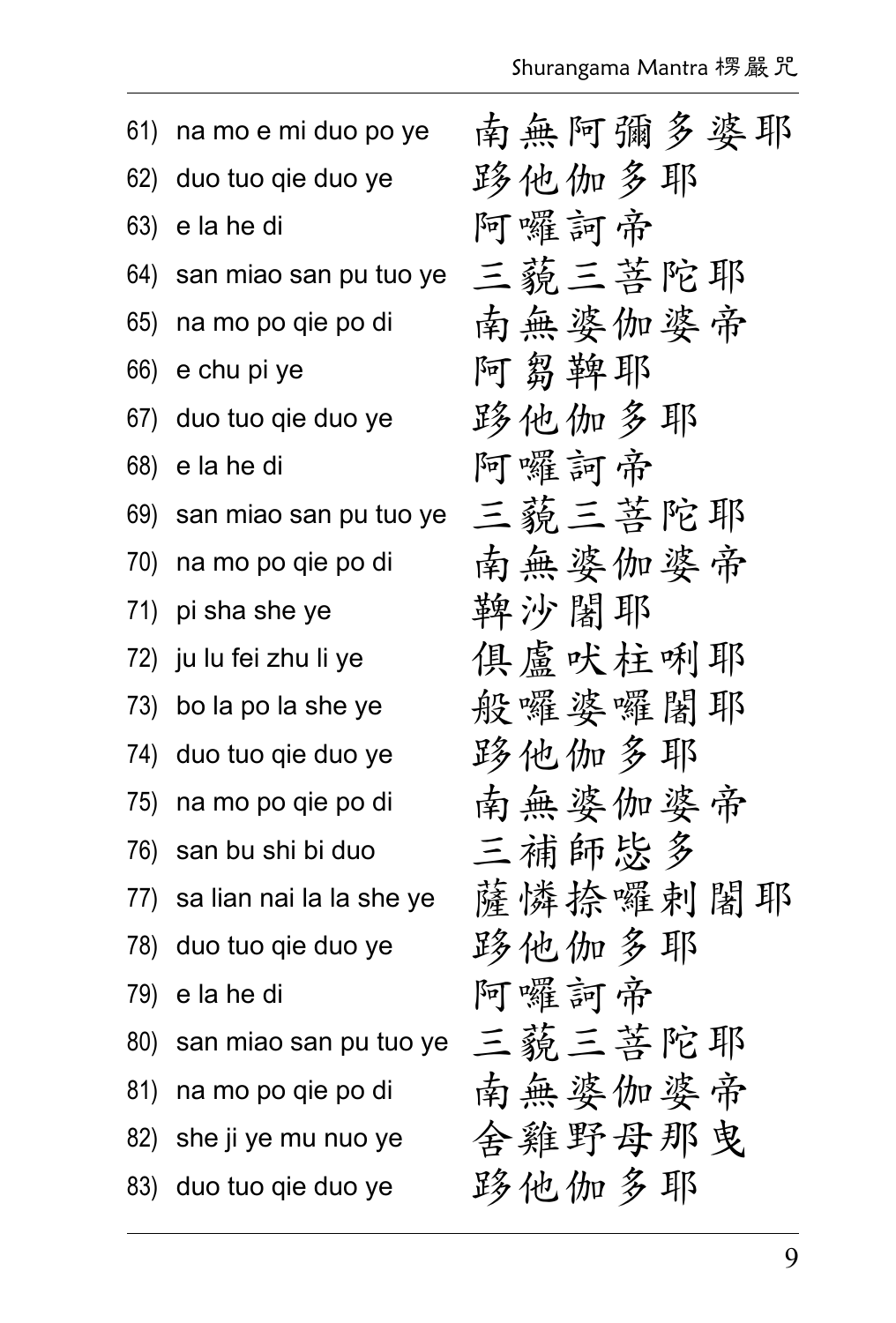|     | 84) e la he di                    | 阿囉訶帝    |
|-----|-----------------------------------|---------|
|     | 85) san miao san pu tuo ye 三藐三菩陀耶 |         |
|     | 86) na mo po qie po di            | 南無婆伽婆帝  |
|     | 87) la dan na ji du la            | 剌怛那雞都囉  |
|     | she ye                            | 闍耶      |
|     | 88) duo tuo qie duo ye            | 跨他伽多耶   |
| 89) | e la he di                        | 阿囉訶帝    |
| 90) | san miao san pu tuo ye 三藐三菩陀耶     |         |
| 91) | di piao                           | 帝瓢      |
|     | 92) na mo sa jie li duo           | 南無薩羯咧多  |
|     | 93) yi tan po qie po duo          | 翳晕婆伽婆多  |
|     | 94) sa dan tuo qie du             | 薩怛他伽都   |
|     | shai ni shan                      | 瑟尼彭     |
|     | 95) sa dan duo bo da lan          | 薩怛多般怛礷  |
| 96) | na mo e po la shi dan             | 南無阿婆囉視耽 |
|     | 97) bo la di                      | 般囉帝     |
|     | 98) yang qi la                    | 揚岐囉     |
|     | 99) salapo                        | 薩囉婆     |
|     | 100) bo duo jie la he             | 部多揭囉訶   |
|     | 101) ni jie la he                 | 尼羯囉訶    |
|     | 102) jie jia la he ni             | 揭迦囉訶尼   |
|     | 103) ba la bi di ye               | 跋囉毖地耶   |
|     | 104) chi tuo ni                   | 叱陀你     |
|     | 105) e jia la                     | 阿迦囉     |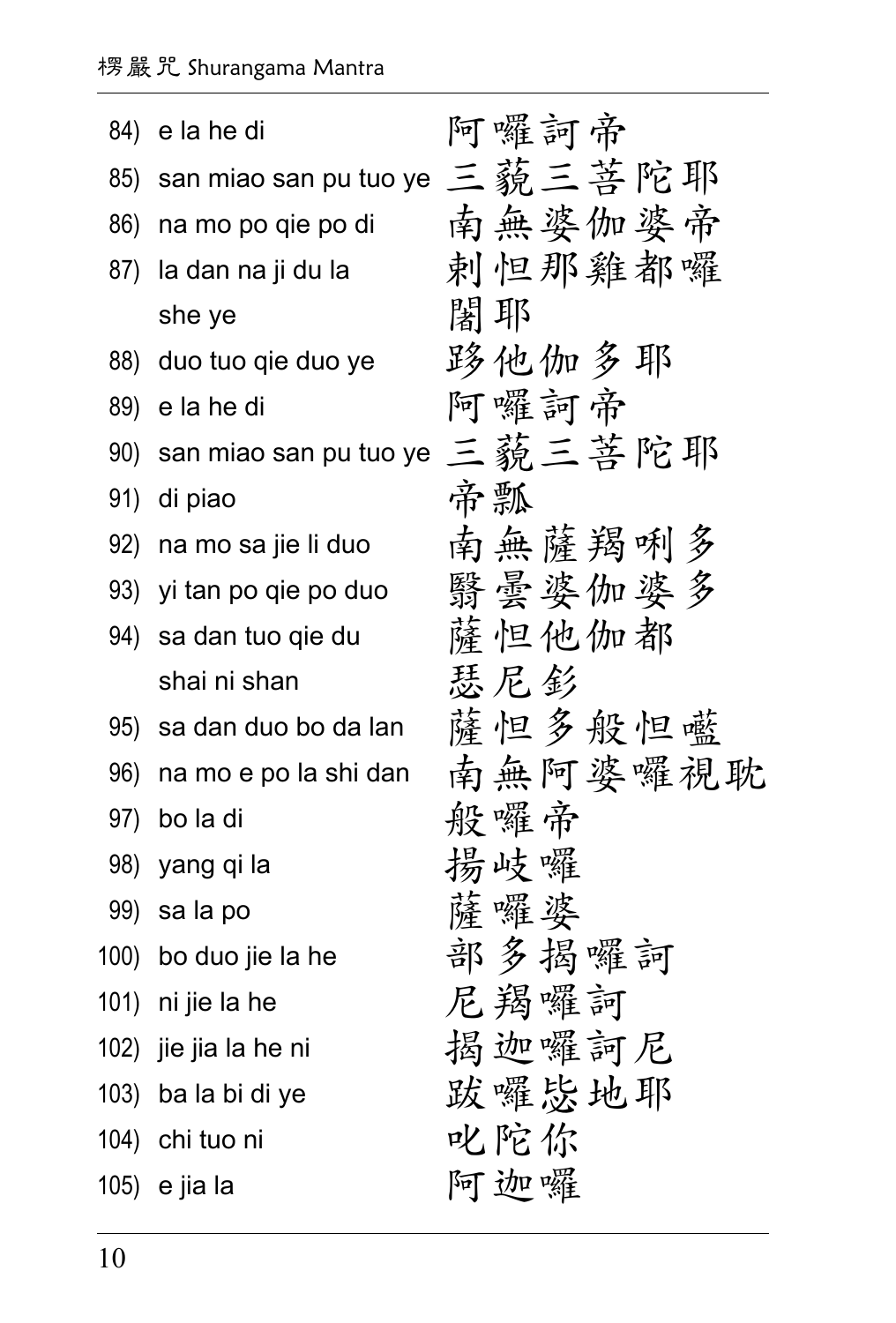|      | 106) mi li zhu                  | 密唎柱     |
|------|---------------------------------|---------|
|      | 107) bo li dan la ye            | 般喇怛囉耶   |
|      | 108) ning jie li                | 儜揭唎     |
|      | 109) salapo                     | 薩囉婆     |
| 110) | pan tuo nuo                     | 槃陀那     |
| 111) | mu cha ni                       | 目叉尼     |
|      | 112) salapo                     | 薩囉婆     |
|      | 113) tu shai zha                | 突瑟吒     |
|      | 114) tu xi fa                   | 突悉乏     |
|      | 115) bo na ni                   | 般那你     |
|      | 116) falani                     | 伐囉尼     |
|      | 117) zhe du la                  | 赭都囉     |
|      | 118) shi di nan                 | 失帝南     |
|      | 119) jie la he                  | 羯囉訶     |
|      | 120) suo he sa la ruo she       | 娑訶薩囉若闍  |
| 121) | pi duo beng suo na jie li       | 毗多崩娑那羯咧 |
|      | 122) e shai zha bing she di nan | 阿瑟吒冰舍帝南 |
| 123) | na cha cha dan la ruo she       | 那叉刹怛囉若闍 |
|      | 124) bo la sa tuo na jie li     | 波囉薩陀那羯唎 |
|      | 125) e shai zha nan             | 阿瑟吒南    |
|      | 126) mo he jie la he ruo she    | 摩訶羯囉訶若闍 |
|      | 127) pi duo beng sa na jie li   | 毗多崩薩那羯咧 |
|      | 128) sa po she du lu            | 薩婆舍都嚧   |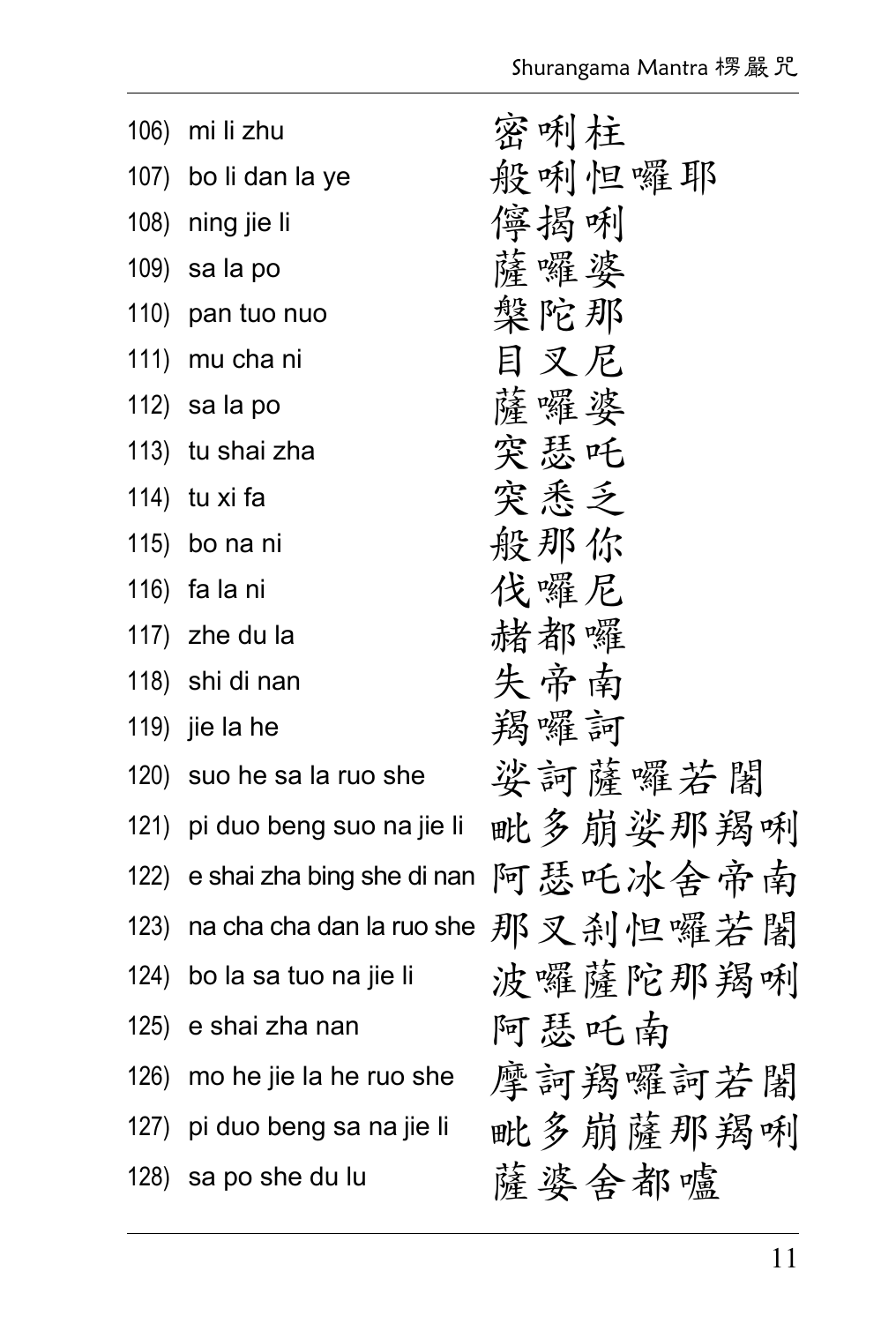| 129) ni po la ruo she       | 你婆囉若闍                                 |
|-----------------------------|---------------------------------------|
| 130) hu lan tu xi fa        | 呼藍突悉乏                                 |
| 131) nan zhe na she ni      | 難遮那舍尼                                 |
| 132) bi sha she             | 毖沙舍                                   |
| 133) xi dan la              | 悉怛囉                                   |
| 134) e ji ni                | 阿吉尼                                   |
| 135) wu tuo jia la ruo she  | 烏陀迦囉若闍                                |
| 136) e bo la shi duo ju la  | 阿般囉視多具囉                               |
| 137) mo he bo la zhan chi   | 摩訶般囉戰持                                |
| 138) mo he die duo          | 摩訶疊多                                  |
| 139) mo he di she           | 摩訶帝闍                                  |
|                             | 140) mo he shui duo she po la 摩訶税多闍婆囉 |
| 141) mo he ba la pan tuo la | 摩訶跋囉槃陀囉                               |
| 142) po xi ni               | 婆悉你                                   |
| 143) e li ye duo la         | 阿唎耶多囉                                 |
| 144) pi li ju zhi           | 毗唎俱知                                  |
| 145) shi po pi she ye       | 誓婆毗闍耶                                 |
| 146) ba she la mo li di     | 跋闍囉摩禮底                                |
| 147) pi she lu duo          | 毗舍嚧多                                  |
| 148) bo teng wang jia       | 勃騰罔迦                                  |
| 149) ba she la zhi he nuo   | 跋闍囉制喝那                                |
| e zhe                       | 阿遮                                    |
| 150) mo la zhi po           | 摩囉制婆                                  |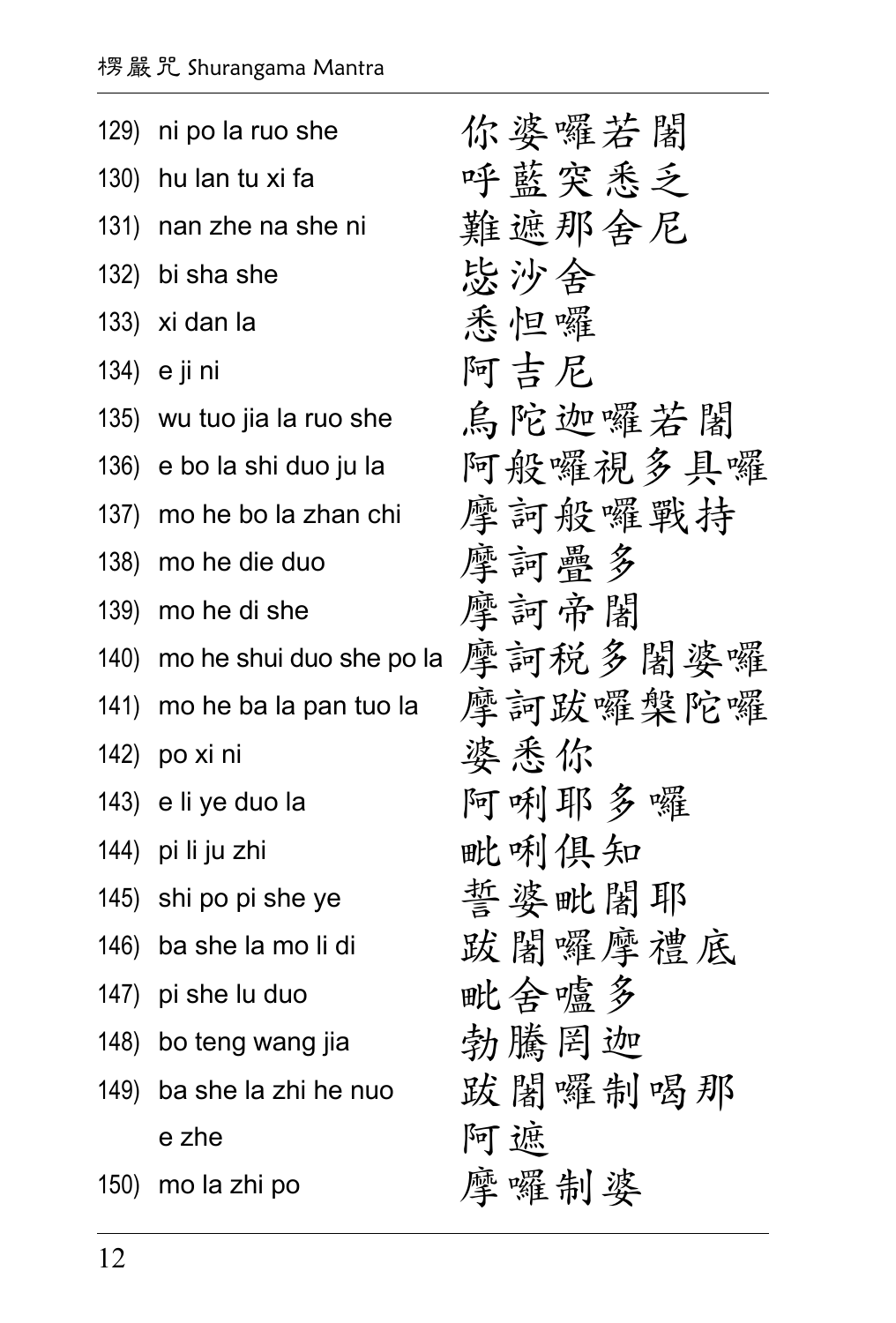| 151) bo la zhi duo           | 般囉質多    |
|------------------------------|---------|
| 152) ba she la shan chi      | 跋闍囉擅持   |
| 153) pi she la zhe           | 毗舍囉遮    |
| 154) shan duo she            | 扇多会     |
| 155) pi ti po                | 鞞提婆     |
| 156) bu shi duo              | 補視多     |
| 157) su mo lu bo             | 蘇摩嚧波    |
| 158) mo he shui duo          | 摩訶税多    |
| 159) e li ye duo la          | 阿唎耶多囉   |
| 160) mo he po la e bo la     | 摩訶婆囉阿般囉 |
| 161) ba she la shang jie     | 跋闍囉商揭   |
| la zhi po                    | 囉制婆     |
| 162) ba she la ju mo li      | 跋闍囉俱摩唎  |
| 163) ju lan tuo li           | 俱藍陀蜊    |
| 164) ba she la he sa duo zhe | 跋闍囉喝薩多遮 |
| 165) pi di ye                | 毗地耶     |
| 166) qian zhe nuo            | 乾遮那     |
| 167) mo li jia               | 摩咧迦     |
| 168) ku su mu                | 崛蘇母     |
| 169) po jie la duo nuo       | 婆羯囉跢那   |
| 170) pi lu zhe na            | 鞞嚧遮那    |
| 171) ju li ye                | 俱咧耶     |
| 172) ye la tu                | 夜囉菟     |
| 173) shai ni shan            | 瑟尼彭     |
|                              |         |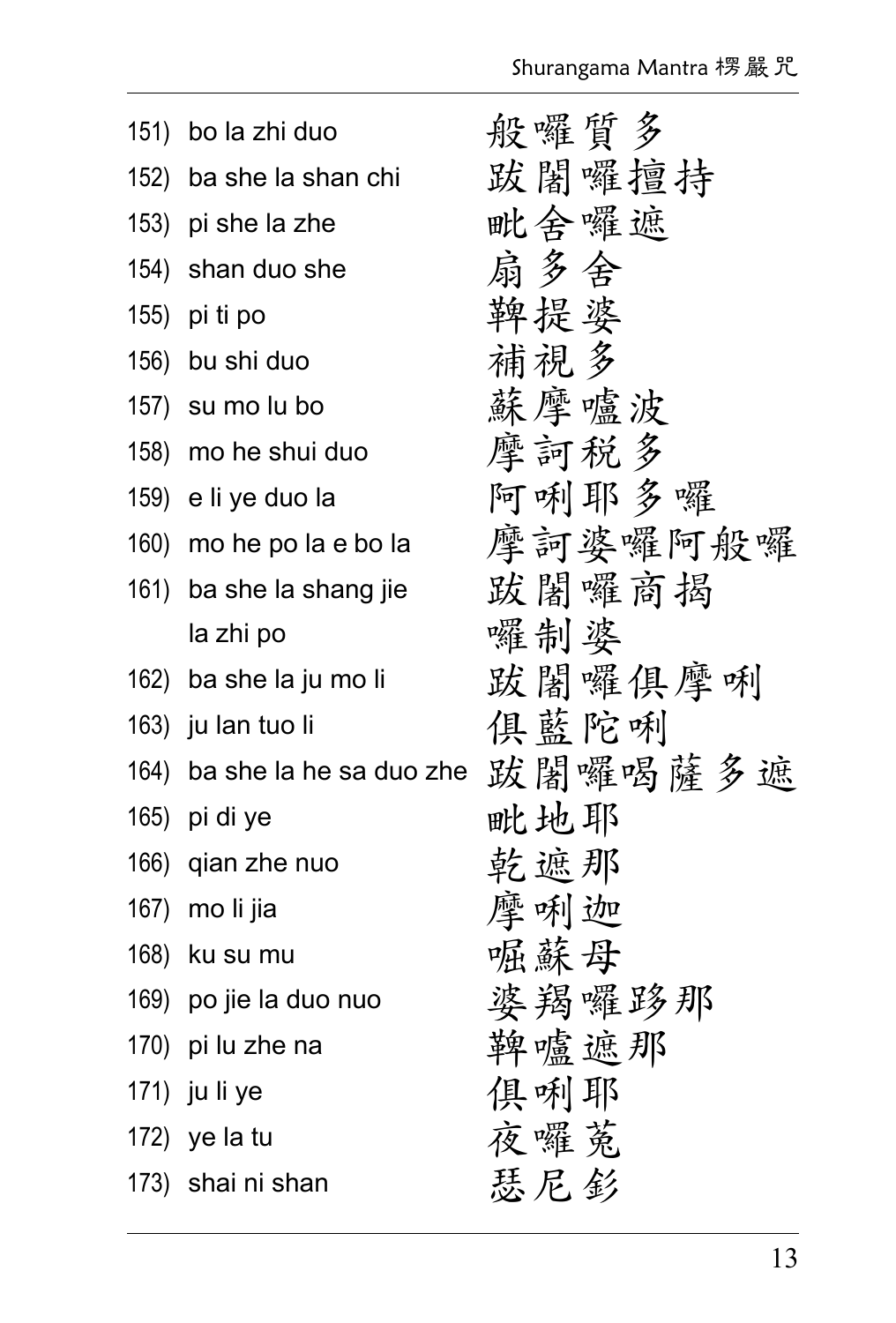|    | 174) pi zhe lan po mo ni zhe | 毗折藍婆摩尼遮 |
|----|------------------------------|---------|
|    | 175) ba she la jia na jia    | 跋闍囉迦那迦  |
|    | bo la po                     | 波囉婆     |
|    | 176) lu she na               | 嚧闍那     |
|    | 177) ba she la dun zhi zhe   | 跋闍囉頓稚遮  |
|    | 178) shui duo zhe            | 税多遮     |
|    | 179) jia mo la               | 迦摩囉     |
|    | 180) cha che shi             | 刹奢尸     |
|    | 181) bo la po                | 波囉婆     |
|    | 182) yi di yi di             | 翳帝夷帝    |
|    | 183) mu tuo la               | 母陀囉     |
|    | 184) jie na                  | 羯拏      |
|    | 185) suo pi la chan          | 娑鞞囉懺    |
|    | 186) jue fan du              | 掘梵都     |
|    | 187) yin tu na mo mo xie     | 印兔那麼麼寫  |
| П. |                              | ( 第二會 ) |
|    | 188) wu xin                  | 烏件      |
|    | 189) li shai jie na          | 唎瑟揭拏    |
|    | 190) bo la she xi duo        | 般刺会悉多   |
|    | 191) sa dan tuo              | 薩怛他     |
|    | 192) qie du shai ni shan     | 伽都瑟尼釤   |
|    | 193) hu xin du lu yong       | 虎絆都嚧雍   |
|    | 194) zhan po na              | 瞻婆那     |
|    | 195) hu xin du lu yong       | 虎絆都嚧雍   |
|    |                              |         |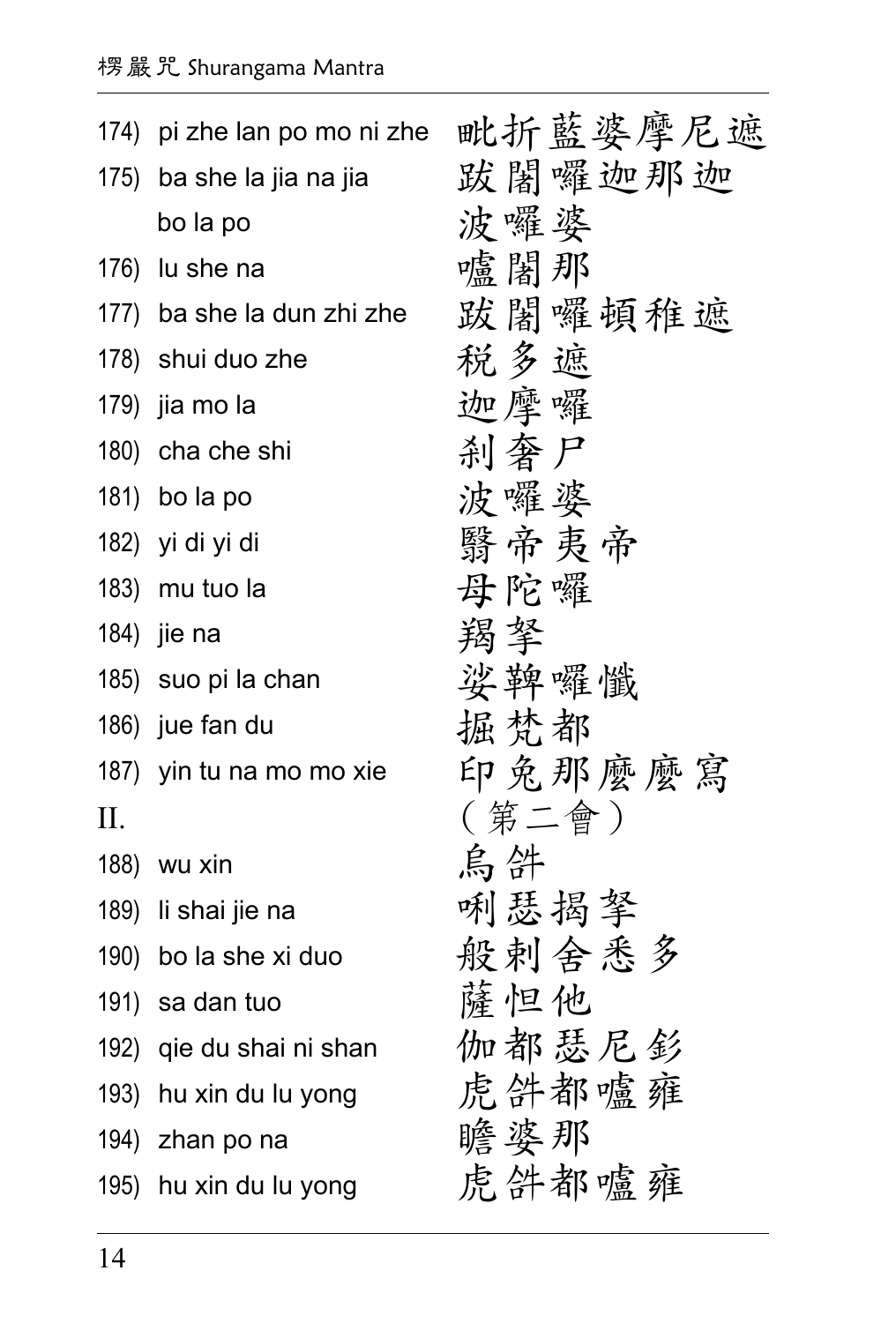| 196) xi dan po na          | 悉耽婆那                                   |
|----------------------------|----------------------------------------|
| 197) hu xin du lu yong     | 虎绊都噱雍                                  |
| 198) bo la shai di ye      | 波羅瑟地耶                                  |
| 199) san bo cha            | 三般叉                                    |
| 200) na jie la             | 拏羯囉                                    |
| 201) hu xin du lu yong     | 虎件都嚧雍                                  |
| 202) sa po yao cha         | 薩婆藥叉                                   |
| 203) he la cha suo         | 喝囉剎娑                                   |
| 204) jie la he ruo she     | 揭囉訶若闍                                  |
|                            | 205) pi teng beng sa na jie la 毗騰崩薩那羯囉 |
| 206) hu xin du lu yong     | 虎件都噱雍                                  |
| 207) zhe du la             | 者都囉                                    |
| 208) shi di nan            | 尸底南                                    |
| 209) jie la he             | 揭囉訶                                    |
| 210) suo he sa la nan      | 娑訶薩囉南                                  |
| 211) pi teng beng sa na la | 毗騰崩薩那囉                                 |
| 212) hu xin du lu yong     | 虎绊都噱雍                                  |
| 213) la cha                | 囉叉                                     |
| 214) po qie fan            | 婆伽梵                                    |
| 215) sa dan tuo            | 薩怛他                                    |
| 216) qie du shai ni shan   | 伽都瑟尼釤                                  |
| 217) bo la dian            | 波囉點                                    |
| 218) she ji li             | 闊吉唎                                    |
| 219) mo he suo he sa la    | 摩訶娑訶薩囉                                 |
|                            |                                        |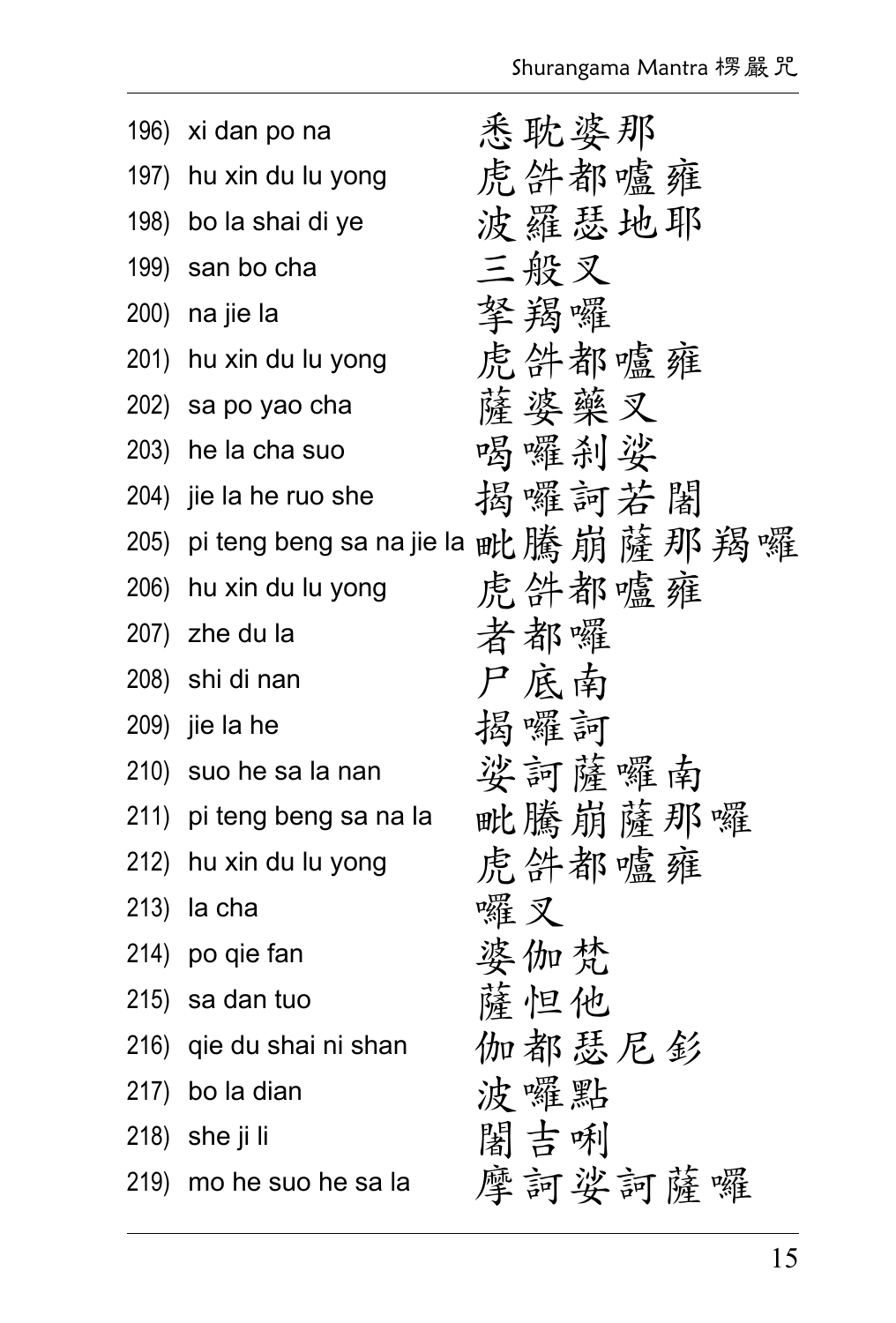|      | 220) bo shu suo he sa la  | 勃樹娑訶薩囉                               |
|------|---------------------------|--------------------------------------|
|      | 221) shi li sha           | 室咧沙                                  |
|      | 222) ju zhi suo he sa ni  | 俱知娑訶薩泥                               |
|      | 223) di li e bi ti shi po | 帝嚇阿弊提視婆                              |
|      | li duo                    | 唎多                                   |
|      | 224) zha zha ying jia     | 吒吒罌迦                                 |
|      |                           | 225) mo he ba she lu tuo la 摩訶跋闍嚧陀囉  |
|      | 226) di li pu po na       | 帝唎菩婆那                                |
|      | 227) man cha la           | 曼茶囉                                  |
|      | 228) wu xin               | 烏件                                   |
|      | 229) suo xi di            | 莎悉帝                                  |
|      | 230) bo po du             | 薄婆都                                  |
| 231) | mo mo                     | 麼麼                                   |
|      | 232) yin tu na mo mo xie  | 印兔那麼麼寫                               |
| III. |                           | (第三會)                                |
|      | 233) la she po ye         | 囉闍婆夜                                 |
|      | 234) zhu la ba ye         | 主囉跋夜                                 |
|      | 235) e qi ni po ye        | 阿祇尼婆夜                                |
|      | 236) wu tuo jia po ye     | 烏陀迦婆夜                                |
|      | 237) pi sha po ye         | 毗沙婆夜                                 |
|      | 238) she sa duo la po ye  | 舍薩多囉婆夜                               |
|      |                           | 239) po la zhao jie la po ye 婆囉斫羯囉婆夜 |
|      | 240) tu shai cha po ye    | 突瑟叉婆夜                                |
|      | 241) e she ni po ye       | 阿舍你婆夜                                |
|      |                           |                                      |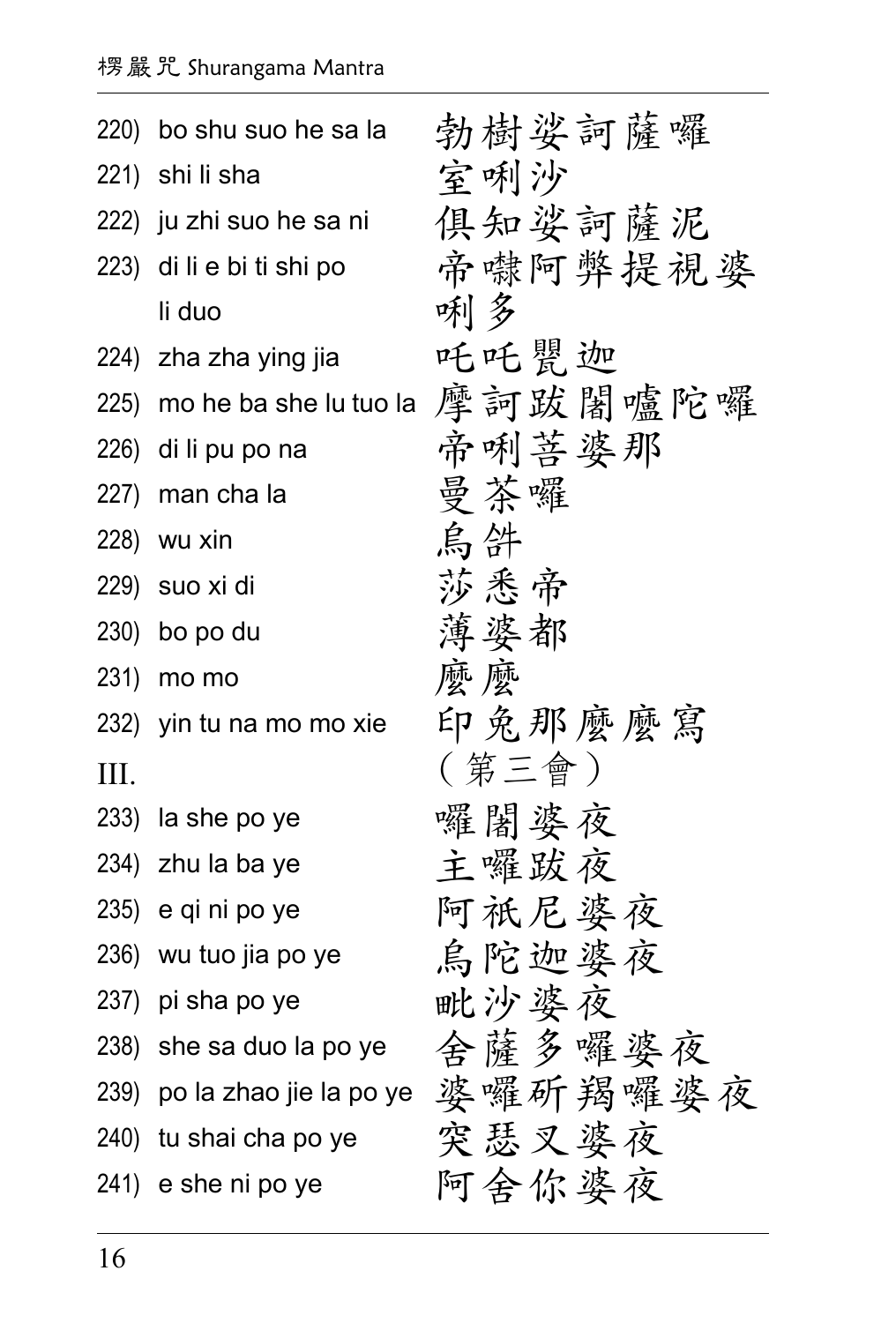| 242) | e jia la                     | 阿迦囉     |
|------|------------------------------|---------|
| 243) | mi li zhu po ye              | 密唎柱婆夜   |
| 244) | tuo la ni bu mi jian         | 陀囉尼部彌劍  |
| 245) | bo qie bo tuo po ye          | 波伽波陀婆夜  |
| 246) | wu la jia po duo po ye       | 烏囉迦婆多婆夜 |
| 247) | la she tan cha po ye         | 剌闍壇茶婆夜  |
|      | 248) nuo qie po ye           | 那伽婆夜    |
| 249) | pi tiao dan po ye            | 毗條怛婆夜   |
| 250) | su bo la na po ye            | 蘇波囉拏婆夜  |
| 251) | yao cha jie la he            | 藥叉揭囉訶   |
|      | 252) la cha si jie la he     | 囉叉私揭囉訶  |
|      | 253) bi li duo jie la he     | 畢唎多揭囉訶  |
|      | 254) pi she zhe jie la he    | 毗舍遮揭囉訶  |
|      | 255) bu duo jie la he        | 部多揭囉訶   |
| 256) | jiu pan cha jie la he        | 鳩槃茶揭囉訶  |
| 257) | bu dan na jie la he          | 補丹那揭囉訶  |
| 258) | jia zha bu dan na jie        | 迦吒補丹那揭  |
|      | la he                        | 囉訶      |
| 259) | xi qian du jie la he         | 悉乾度揭囉訶  |
|      | 260) e bo xi mo la jie       | 阿播悉摩囉揭  |
|      | la he                        | 囉訶      |
|      | 261) wu tan mo tuo jie la he | 烏檀摩陀揭囉訶 |
| 262) | che ye jie la he             | 車夜揭囉訶   |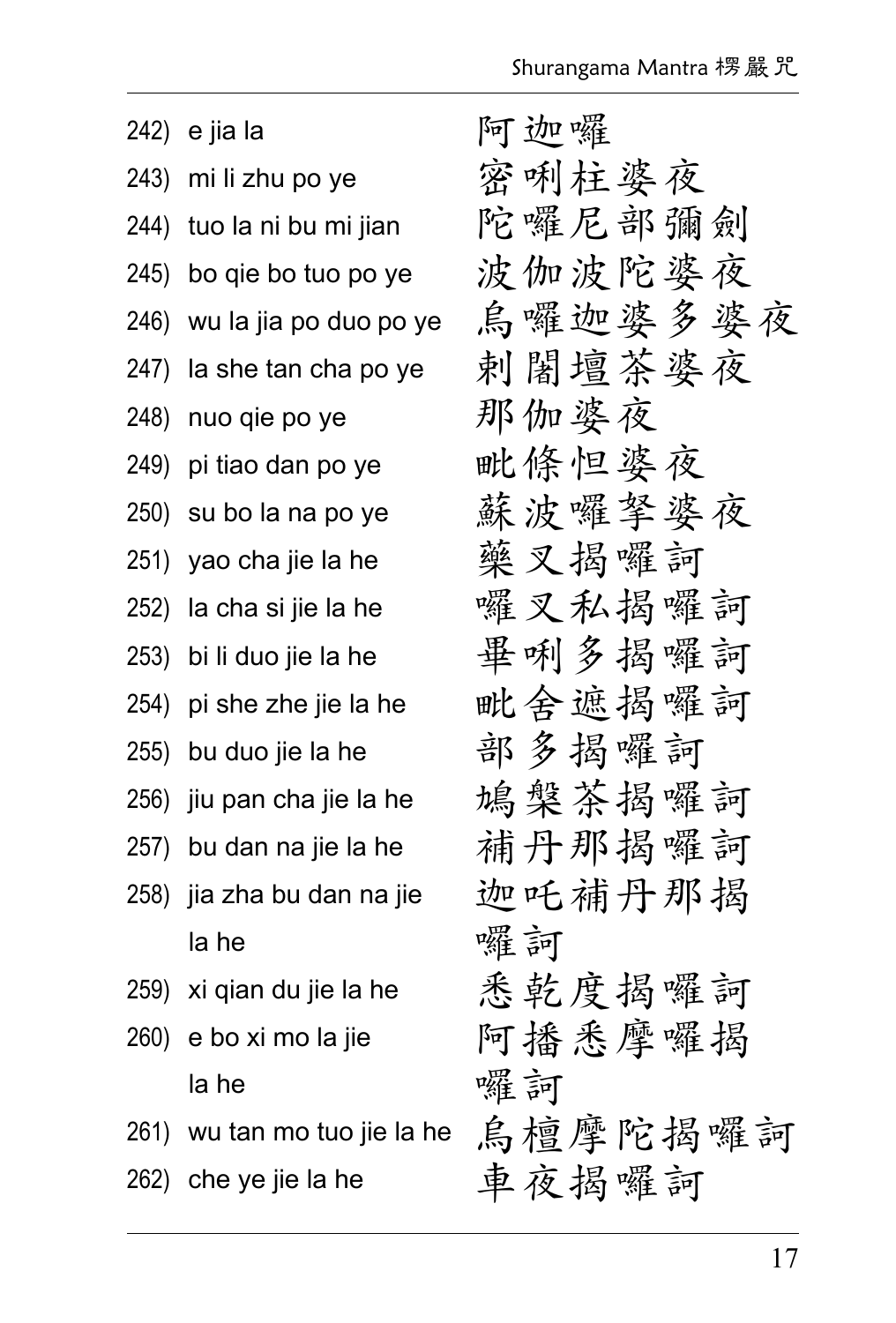| 263) xi li po di jie la he       | 醯唎婆帝揭囉訶 |
|----------------------------------|---------|
| 264) she duo he li nan           | 社多訶唎南   |
| 265) jie po he li nan            | 揭婆訶唎南   |
| 266) lu di la he li nan          | 嚧地囉訶唎南  |
| 267) mang suo he li nan          | 忙娑訶咧南   |
| 268) mi tuo he li nan            | 謎陀訶唎南   |
| 269) mo she he li nan            | 摩闍訶咧南   |
| 270) she duo he li nü            | 闍多訶唎女   |
| 271) shi bi duo he li nan        | 視比多訶唎南  |
| 272) pi duo he li nan            | 毗多訶唎南   |
| 273) po duo he li nan            | 婆多訶唎南   |
| 274) e shu zhe he li nü          | 阿輸遮訶唎女  |
| 275) zhi duo he li nü            | 質多訶唎女   |
| 276) di shan sa pi shan $^\circ$ | 帝釤薩鞞釤   |
| 277) sa po jie la he nan         | 薩婆揭囉訶南  |
| 278) pi tuo ye she               | 毗陀耶闍    |
| 279) chen tuo ye mi              | 瞋陀夜彌    |
| 280) ji la ye mi                 | 雞囉夜彌    |
| 281) bo li ba la zhe jia         | 波唎跋囉者迦  |
| 282) qi li dan                   | 訖唎擔     |
| 283) pi tuo ye she               | 毗陀夜闍    |
| 284) chen tuo ye mi              | 瞋陀夜彌    |
| 285) ji la ye mi                 | 雞囉夜彌    |
| 286) cha yan ni                  | 茶演尼     |
|                                  |         |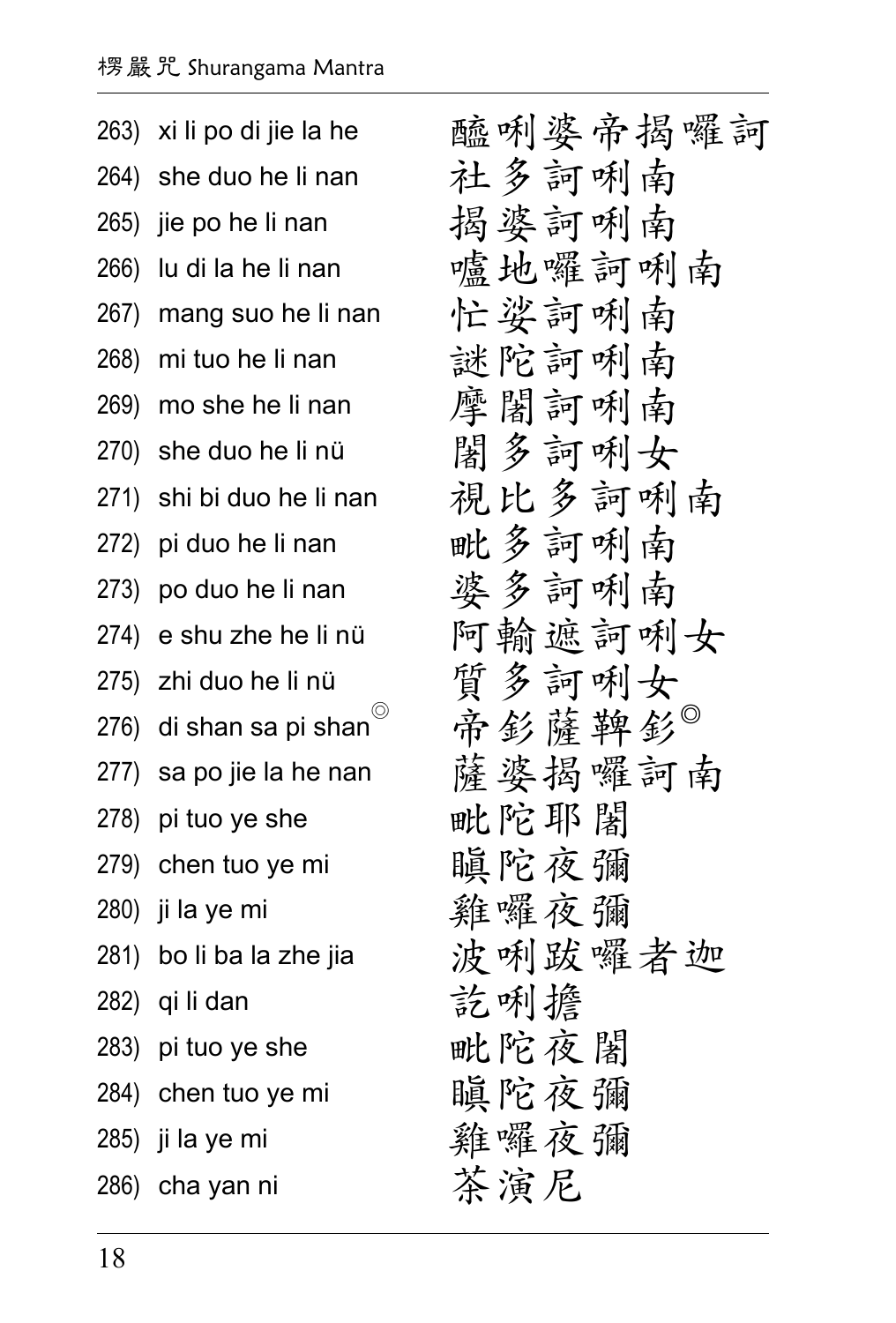| 287) qi li dan              | 訖唎擔     |
|-----------------------------|---------|
| 288) pi tuo ye she          | 毗陀夜闍    |
| 289) chen tuo ye mi         | 瞋陀夜彌    |
| 290) ji la ye mi            | 雞囉夜彌    |
| 291) mo he bo shu bo dan ye | 摩訶般輸般怛夜 |
| 292) lu tuo la              | 嚧陀囉     |
| 293) qi li dan              | 訖唎擔     |
| 294) pi tuo ye she          | 毗陀夜閣    |
| 295) chen tuo ye mi         | 瞋陀夜彌    |
| 296) ji la ye mi            | 雞囉夜彌    |
| 297) nuo la ye na           | 那囉夜拏    |
| 298) qi li dan              | 訖唎擔     |
| 299) pi tuo ye she          | 毗陀夜闍    |
| 300) chen tuo ye mi         | 瞋陀夜彌    |
| 301) ji la ye mi            | 雞囉夜彌    |
| 302) dan tuo qie lu cha xi  | 怛埵伽嚧茶西  |
| 303) qi li dan              | 訖唎檐     |
| 304) pi tuo ye she          | 毗陀夜閣    |
| 305) chen tuo ye mi         | 瞋陀夜彌    |
| 306) ji la ye mi            | 雞囉夜彌    |
| 307) mo he jia la           | 摩訶迦囉    |
| 308) mo dan li qie na       | 摩怛唎伽拏   |
| 309) qi li dan              | 訖唎擔     |
| 310) pi tuo ye she          | 毗陀夜闍    |
|                             |         |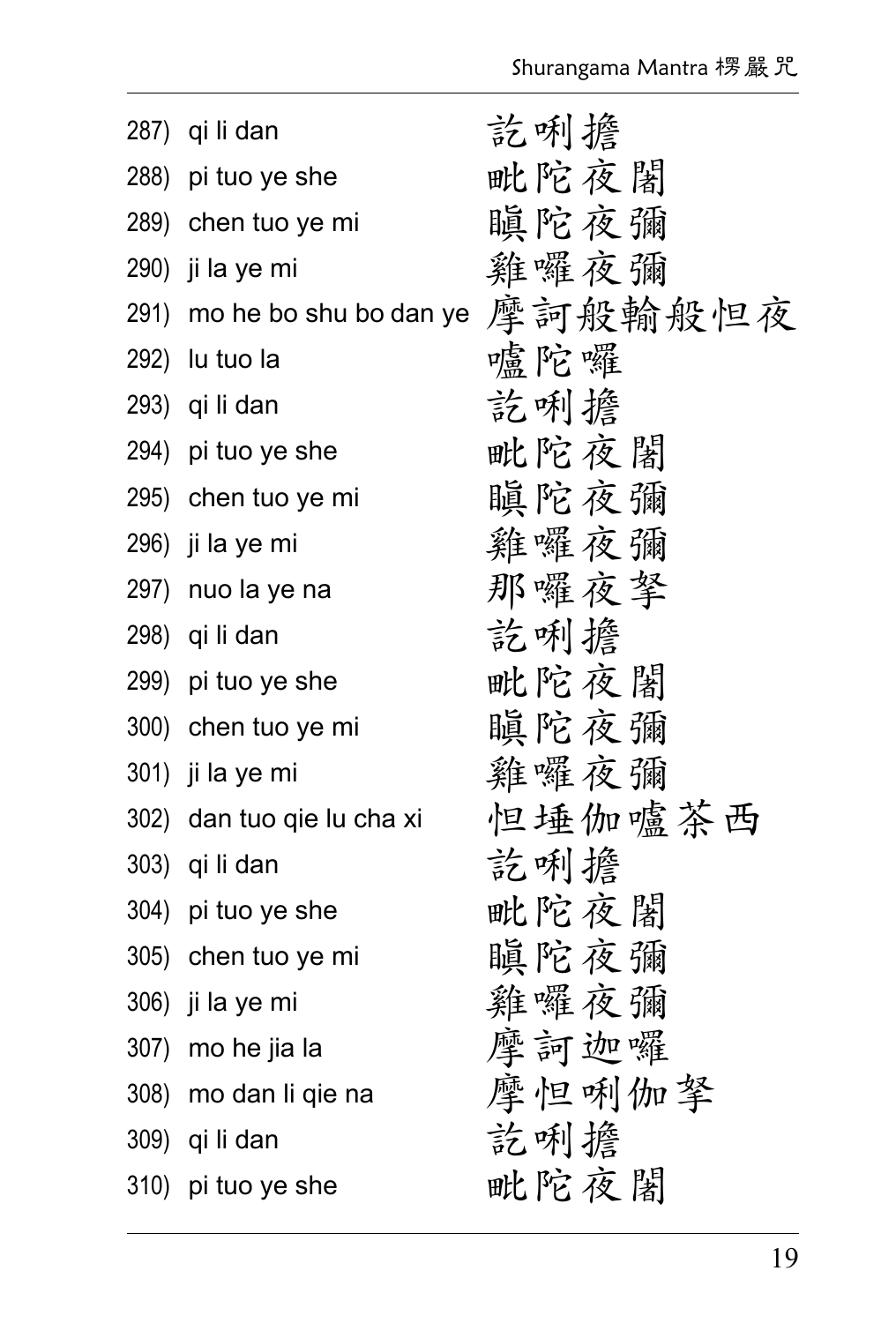| 311) chen tuo ye mi         | 瞋陀夜彌    |
|-----------------------------|---------|
| 312) ji la ye mi            | 雞囉夜彌    |
| 313) jia bo li jia          | 迦波咧迦    |
| 314) qi li dan              | 訖唎擔     |
| 315) pi tuo ye she          | 毗陀夜闍    |
| 316) chen tuo ye mi         | 瞋陀夜彌    |
| 317) ji la ye mi            | 雞囉夜彌    |
| 318) she ye jie la          | 闍耶羯囉    |
| 319) mo du jie la           | 摩度羯囉    |
| 320) sa po la tuo suo da na | 薩婆囉他娑達那 |
| 321) qi li dan              | 訖唎檐     |
| 322) pi tuo ye she          | 毗陀夜闍    |
| 323) chen tuo ye mi         | 瞋陀夜彌    |
| 324) ji la ye mi            | 雞囉夜彌    |
| 325) zhe du la              | 赭咄囉     |
| 326) po qi ni               | 婆耆你     |
| 327) qi li dan              | 訖唎擔     |
| 328) pi tuo ye she          | 毗陀夜闍    |
| 329) chen tuo ye mi         | 瞋陀夜彌    |
| 330) ji la ye mi            | 雞囉夜彌    |
| 331) pi li yang qi li zhi   | 毗唎羊訖唎知  |
| 332) nan tuo ji sha la      | 難陀雞沙囉   |
| 333) qie na bo di           | 伽拏般帝    |
| 334) suo xi ye              | 索醯夜     |
|                             |         |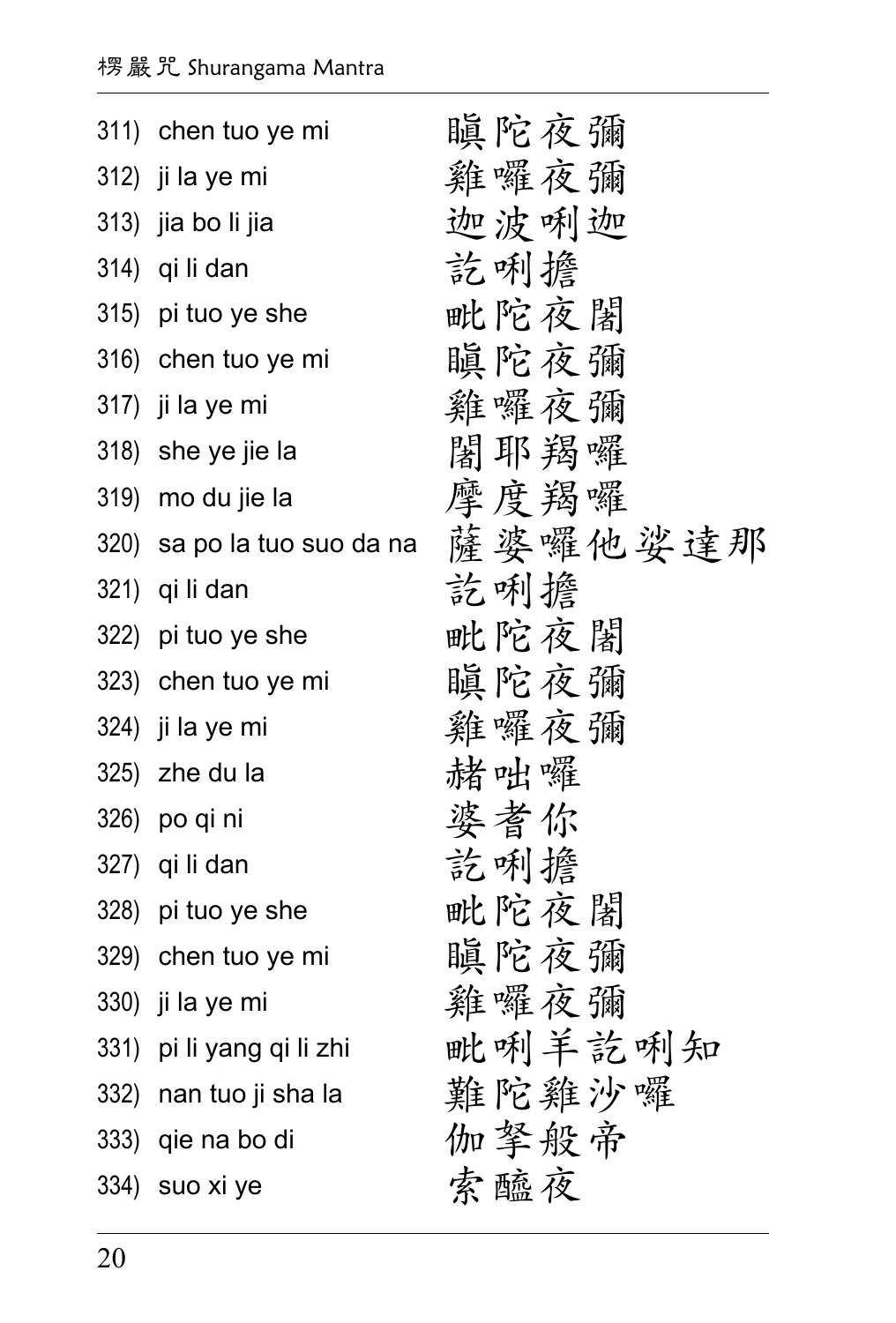| 335) qi li dan              | 訖唎擔     |
|-----------------------------|---------|
| 336) pi tuo ye she          | 毗陀夜闍    |
| 337) chen tuo ye mi         | 瞋陀夜彌    |
| 338) ji la ye mi            | 雞囉夜彌    |
| 339) na jie na she la po na | 那揭那舍囉婆拏 |
| 340) qi li dan              | 訖唎擔     |
| 341) pi tuo ye she          | 毗陀夜闍    |
| 342) chen tuo ye mi         | 瞋陀夜彌    |
| 343) ji la ye mi            | 雞囉夜彌    |
| 344) e luo han              | 阿羅漢     |
| 345) qi li dan              | 訖唎擔     |
| 346) pi tuo ye she          | 毗陀夜闍    |
| 347) chen tuo ye mi         | 瞋陀夜彌    |
| 348) ji la ye mi            | 雞囉夜彌    |
| 349) pi duo la qie          | 毗多囉伽    |
| 350) qi li dan              | 訖唎擔     |
| 351) pi tuo ye she          | 毗陀夜闍    |
| 352) chen tuo ye mi         | 瞋陀夜彌    |
| 353) ji la ye mi            | 雞囉夜彌    |
| 354) ba she la bo ni        | 跋闍囉波你   |
| 355) ju xi ye ju xi ye      | 具醯夜具醯夜  |
| 356) jia di bo di           | 迦地般帝    |
| 357) qi li dan              | 訖唎擔     |
| 358) pi tuo ye she          | 毗陀夜闍    |
|                             |         |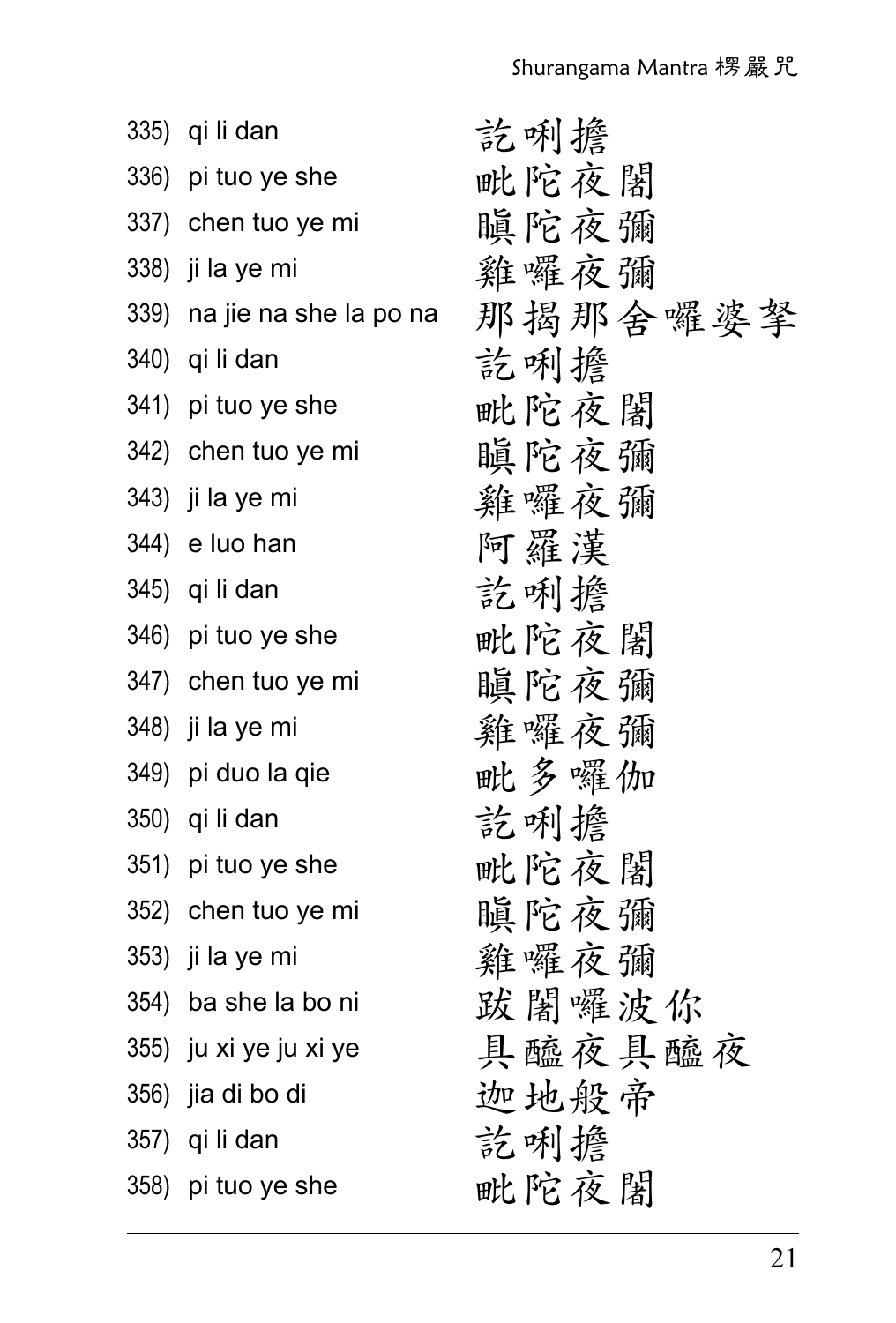|      | 359) chen tuo ye mi        | 瞋陀夜彌    |
|------|----------------------------|---------|
|      | 360) ji la ye mi           | 雞囉夜彌    |
|      | 361) la cha wang           | 囉叉罔     |
|      | 362) po qie fan            | 婆伽梵     |
|      | 363) yin tu na mo mo xie   | 印兔那麼麼寫  |
| IV.  |                            | ( 第四會 ) |
|      | 364) po qie fan            | 婆伽梵     |
| 365) | sa dan duo bo da la        | 薩怛多般怛囉  |
|      | 366) na mo cui du di       | 南無粹都帝   |
|      | 367) e xi duo na la la jia | 阿悉多那囉剌迦 |
|      | 368) bo la po              | 波囉婆     |
|      | 369) xi pu zha             | 悉普吒     |
|      | 370) pi jia sa dan duo bo  | 毗迦薩怛多鉢  |
|      | di li                      | 帝咧      |
|      | 371) shi fo la shi fo la   | 什佛囉什佛囉  |
|      | 372) tuo la tuo la         | 陀囉陀囉    |
|      | 373) pin tuo la pin tuo la | 頻陀囉頻陀囉  |
|      | 374) chen tuo chen tuo     | 瞋陀瞋陀    |
|      | 375) hu xin hu xin         | 虎绊虎绊    |
| 376) | pan zha pan zha pan zha    | 泮吒泮吒泮吒  |
|      | pan zha pan zha            | 泮吒泮吒    |
|      | 377) suo he                | 娑訶      |
|      | 378) xi xi pan             | 醯醯泮     |
|      | 379) e mo jia ye pan       | 阿牟迦耶泮   |
|      |                            |         |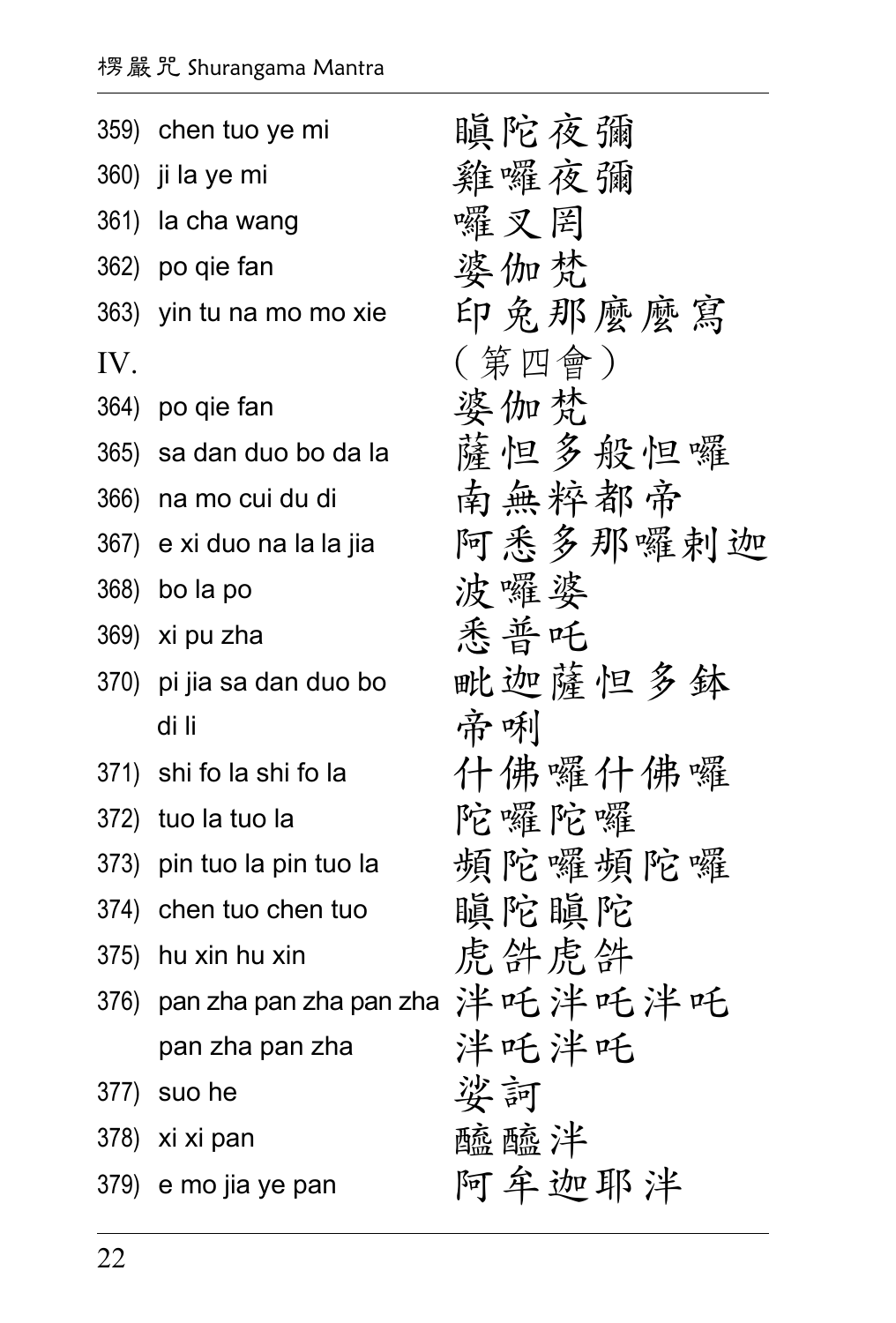| 380) | e bo la ti he duo pan      | 阿波囉提訶多泮 |
|------|----------------------------|---------|
| 381) | po la bo la tuo pan        | 婆囉波囉陀泮  |
| 382) | e su la                    | 阿素囉     |
| 383) | pi tuo la                  | 毗陀囉     |
| 384) | bo jia pan                 | 波迦泮     |
|      | 385) sa po ti pi bi pan    | 薩婆提鞞弊泮  |
| 386) | sa po na qie bi pan        | 薩婆那伽弊泮  |
| 387) | sa po yao cha bi pan       | 薩婆藥叉弊泮  |
| 388) | sa po qian ta po bi pan    | 薩婆乾闥婆弊泮 |
| 389) | sa po bu dan na bi pan     | 薩婆補丹那弊泮 |
| 390) | jia zha bu dan na bi pan   | 迦吒補丹那弊泮 |
| 391) | sa po tu lang zhi di       | 薩婆突狼枳帝  |
|      | bi pan                     | 弊泮      |
|      | 392) sa po tu si bi li     | 薩婆突澀比哗  |
| 393) | qi shai di bi pan          | 訖瑟帝弊泮   |
| 394) | sa po shi po li bi pan     | 薩婆什婆牽弊泮 |
|      | 395) sa po e bo xi mo      | 薩婆阿播悉摩  |
|      | li bi pan                  | 牽弊泮     |
|      | 396) sa po she la po na    | 薩婆会囉婆拏  |
|      | bi pan                     | 弊泮      |
|      | 397) sa po di di ji bi pan | 薩婆地帝雞弊泮 |
|      | 398) sa po dan mo tuo ji   | 薩婆怛摩陀繼  |
|      | bi pan                     | 弊泮      |
|      |                            |         |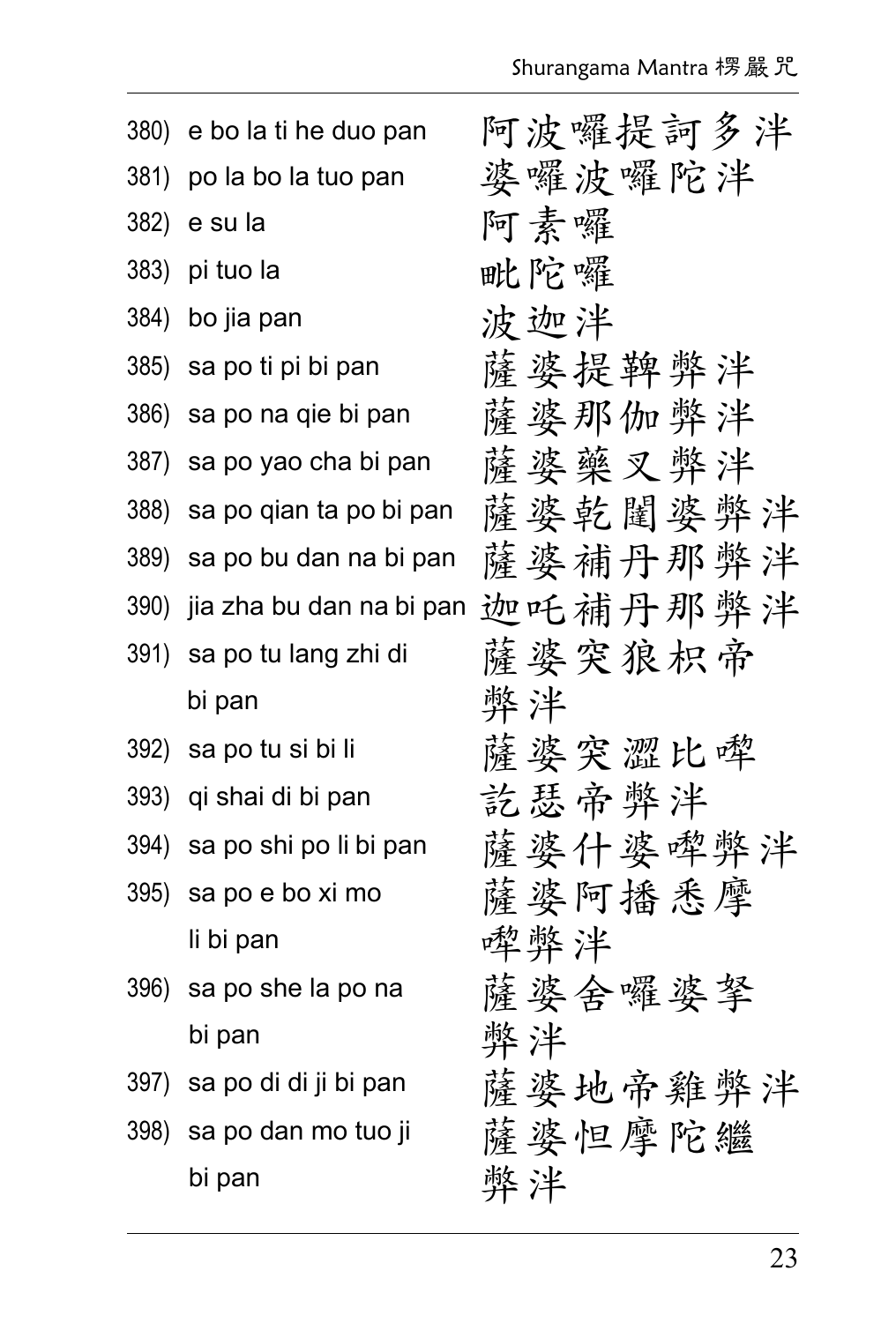| 399) sa po pi tuo ye       | 薩婆毗陀耶                         |
|----------------------------|-------------------------------|
| 400) la shi zhe li bi pan  | 囉誓遮哗弊泮                        |
| 401) she ye jie la         | 闍夜羯囉                          |
| 402) mo du jie la          | 摩度羯囉                          |
| 403) sa po la tuo suo tuo  | 薩婆囉他娑陀                        |
| ji bi pan                  | 雞弊泮                           |
| 404) pi di ye              | 毗地夜                           |
| 405) zhe li bi pan         | 遮喇弊泮                          |
| 406) zhe du la             | 者都囉                           |
| 407) fu qi ni bi pan       | 縛者你弊泮                         |
| 408) ba she la             | 跋闊囉                           |
| 409) ju mo li              | 俱摩咧                           |
| 410) pi tuo ye             | 毗陀夜                           |
| 411) la shi bi pan         | 囉誓弊泮                          |
| 412) mo he bo la ding yang | 摩訶波囉丁羊                        |
| 413) yi qi li bi pan       | 义者唎弊泮                         |
| 414) ba she la shang jie   | 跋闍囉商羯                         |
| la ye                      | 囉夜                            |
| 415) bo la zhang qi la she | 波囉丈耆囉闍                        |
| ye pan                     | 耶泮                            |
| 416) mo he jia la ye       | 摩訶迦囉夜                         |
|                            | 417) mohemodanlijiana 摩訶末怛唎迦拏 |
| 418) na mo suo jie li duo  | 南無娑羯咧多                        |
| ye pan                     | 夜泮                            |
|                            |                               |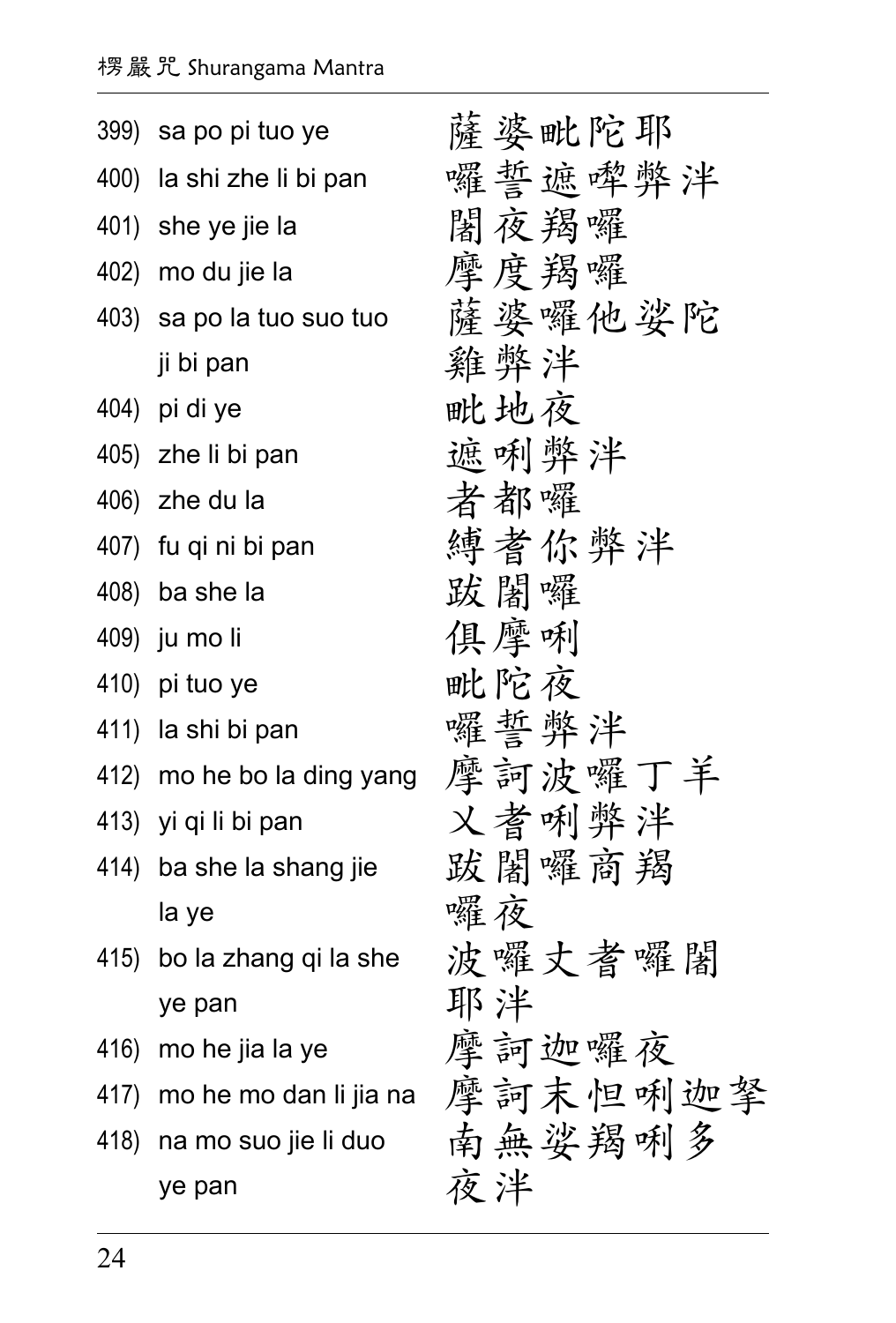|    | 419) bi shai na bei ye pan    | 毖瑟拏婢曳泮  |
|----|-------------------------------|---------|
|    | 420) bo la he mo ni ye pan    | 勃囉訶牟尼曳泮 |
|    | 421) e qi ni ye pan           | 阿耆尼曳泮   |
|    | 422) mo he jie li ye pan      | 摩訶羯唎曳泮  |
|    | 423) jie la tan chi ye pan    | 羯囉檀持曳泮  |
|    | 424) mie dan li ye pan        | 蔑怛唎曳泮   |
|    | 425) lao dan li ye pan        | 嘮怛唎曳泮   |
|    | 426) zhe wen cha ye pan       | 遮文茶曳泮   |
|    | 427) jie luo la dan li ye pan | 羯邏囉怛唎曳泮 |
|    | 428) jia bo li ye pan         | 迦般唎曳泮   |
|    | 429) e di mu zhi duo          | 阿地目質多   |
|    | 430) jia shi mo she nuo       | 迦尸摩舍那   |
|    | 431) po si ni ye pan          | 婆私你曳泮   |
|    | 432) yan ji zhi               | 演吉質     |
|    | 433) sa tuo po xie            | 薩埵婆寫    |
|    | 434) mo mo yin tu na          | 麼麼印兔那   |
|    | mo mo xie                     | 麼麼寫     |
| V. |                               | ( 第五會 ) |
|    | 435) tu shai zha zhi duo      | 突瑟吒質多   |
|    | 436) e mo dan li zhi duo      | 阿末怛唎質多  |
|    | 437) wu she he la             | 烏闍訶囉    |
|    | 438) qie po he la             | 伽婆訶囉    |
|    | 439) lu di la he la           | 嚧地囉訶囉   |
|    |                               |         |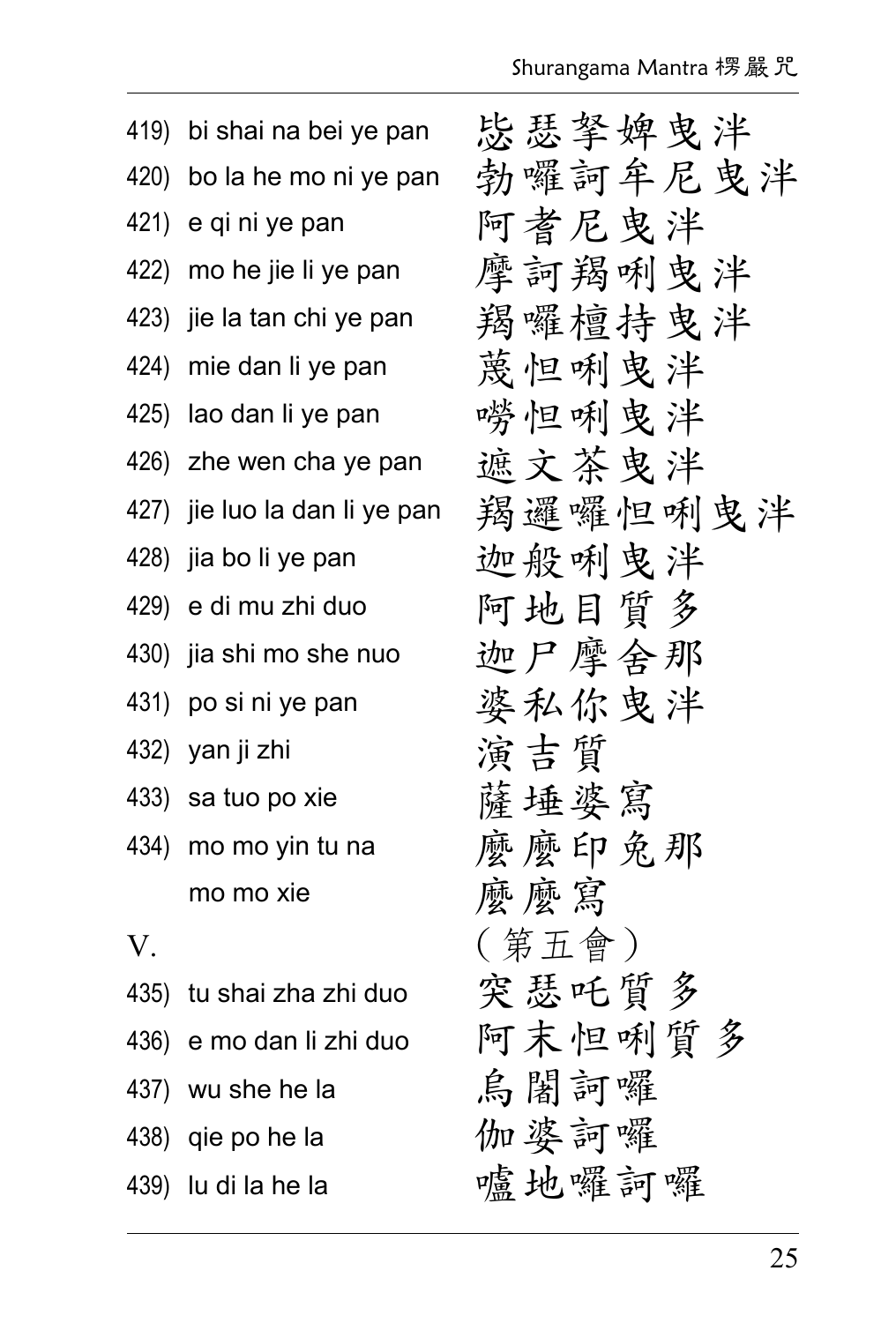| 440) | po suo he la                 | 婆娑訶囉                            |
|------|------------------------------|---------------------------------|
| 441) | mo she he la                 | 摩闍訶囉                            |
| 442) | she duo he la                | 闍多訶囉                            |
| 443) | shi bi duo he la             | 視毖多訶囉                           |
| 444) | ba liao ye he la             | 跋略夜訶囉                           |
|      | 445) qian tuo he la          | 乾陀訶囉                            |
|      | 446) bu shi bo he la         | 布史波訶囉                           |
| 447) | po la he la                  | 頗囉訶囉                            |
|      | 448) po xie he la            | 婆寫訶囉                            |
|      | 449) bo bo zhi duo           | 般波质多                            |
|      | 450) tu shai zha zhi duo     | 突瑟吒質多                           |
| 451) | lao tuo la zhi duo           | 嘮陀囉質多                           |
|      | 452) yao cha jie la he       | 藥叉揭囉訶                           |
|      | 453) la cha suo jie la he    | 囉刹娑揭囉訶                          |
|      | 454) bi li duo jie la he     | 閉嚇多揭囉訶                          |
|      | 455) pi she zhe jie la he    | 毗舍遮揭囉訶                          |
|      | 456) bu duo jie la he        | 部多揭囉訶                           |
|      | 457) jiu pan cha jie la he   | 鳩槃茶揭囉訶                          |
| 458) | xi qian tuo jie la he        | 悉乾陀揭囉訶                          |
| 459) |                              | wu dan mo tuo jie la he,烏怛摩陀揭囉訶 |
| 460) | che ye jie la he             | 車夜揭囉訶                           |
|      | 461) e bo sa mo la jie la he | 阿播薩摩囉揭囉訶                        |
| 462) | zhai que ge                  | 宅祛革                             |
|      |                              |                                 |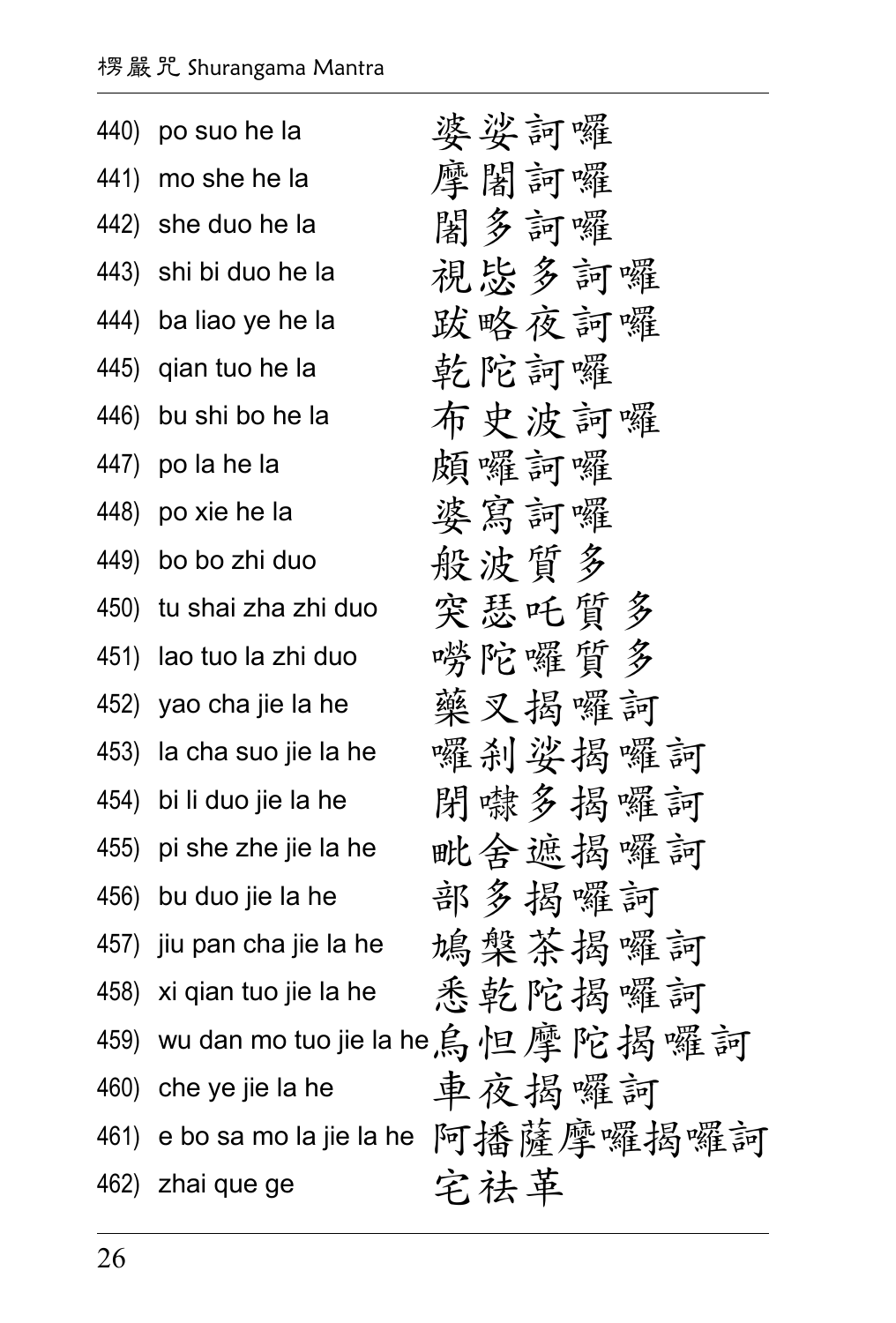|      | 463) cha qi ni jie la he     | 茶者尼揭囉訶  |
|------|------------------------------|---------|
|      | 464) li fo di jie la he      | 唎佛帝揭囉訶  |
|      | 465) she mi jia jie la he    | 闍彌迦揭囉訶  |
|      | 466) she ju ni jie la he     | 舍俱尼揭囉訶  |
| 467) | mu tuo la                    | 姥陀囉     |
|      | 468) nan di jia jie la he    | 難地迦揭囉訶  |
|      | 469) e lan po jie la he      | 阿藍婆揭囉訶  |
|      | 470) qian du bo ni jie la he | 乾度波尼揭囉訶 |
| 471) | shi fa la                    | 什伐囉     |
|      | 472) yin jia xi jia          | 堙迦醯迦    |
|      | 473) zhui di yao jia         | 墜帝藥迦    |
|      | 474) dan li di yao jia       | 怛隸帝藥迦   |
|      | 475) zhe tu tuo jia          | 者突託迦    |
|      | 476) ni ti shi fa la         | 昵提什伐囉   |
|      | 477) bi shan mo shi fa la    | 毖釤摩什伐囉  |
|      | 478) bo di jia               | 薄底迦     |
|      | 479) bi di jia               | 鼻底迦     |
|      | 480) shi li shai mi jia      | 室隸瑟密迦   |
|      | 481) suo ni bo di jia        | 娑你般帝迦   |
|      | 482) sa po shi fa la         | 薩婆什伐囉   |
|      | 483) shi lu ji di            | 室嚧吉帝    |
| 484) | mo tuo pi da lu zhi jian     | 末陀鞞達嚧制劍 |
|      | 485) e qi lu qian            | 阿綺嘯鉗    |
|      |                              |         |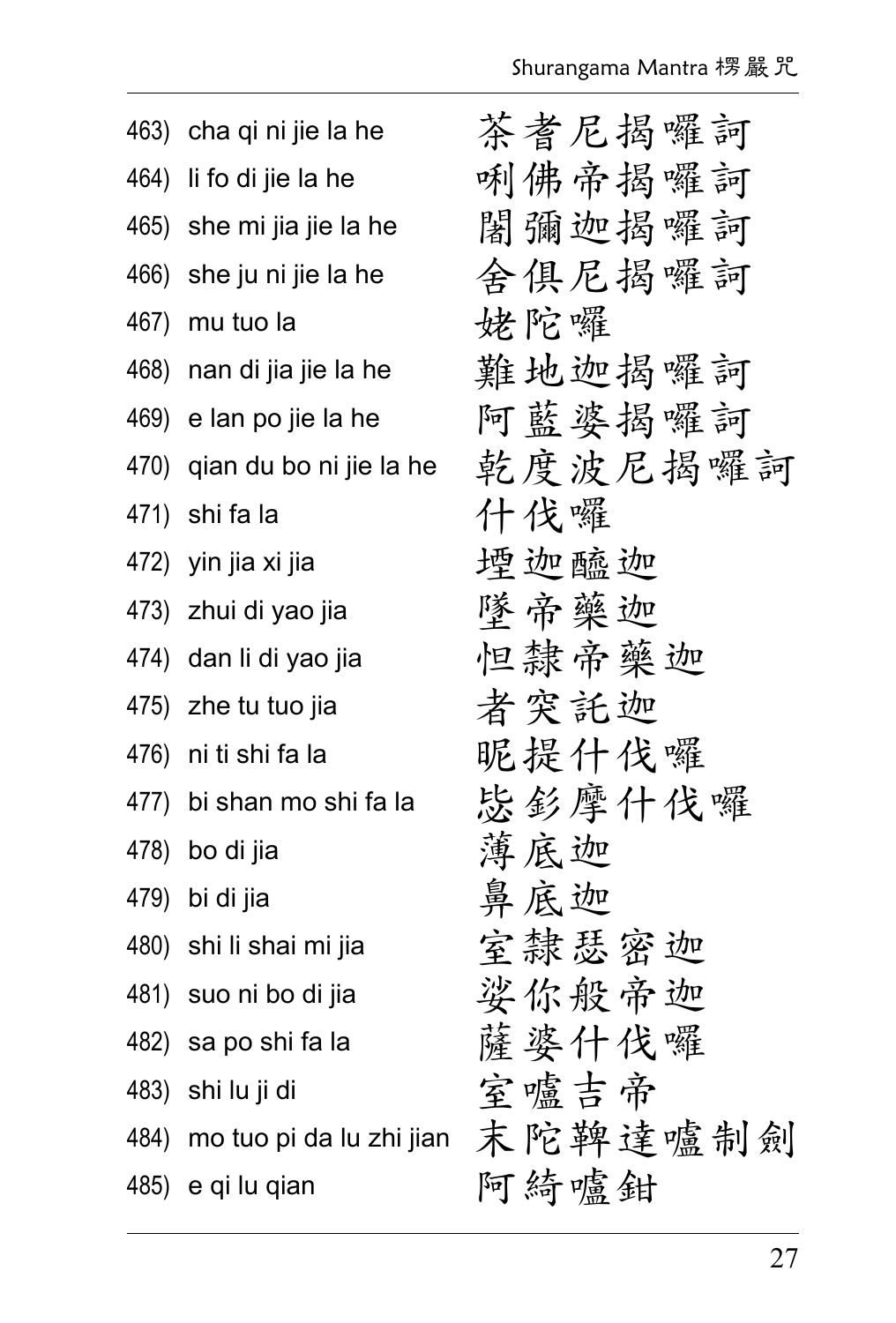|      | 486) mu que lu qian          | 目佉嚧鉗   |
|------|------------------------------|--------|
|      | 487) jie li tu lu qian       | 羯唎突嚧鉗  |
| 488) | jie la he                    | 揭囉訶    |
| 489) | jie lan jie na shu lan       | 揭藍羯拏輸藍 |
|      | 490) dan duo shu lan         | 憚多輸藍   |
|      | 491) qi li ye shu lan        | 迄唎夜輸藍  |
|      | 492) mo mo shu lan           | 末麼輪藍   |
|      | 493) ba li shi po shu lan    | 跋唎室婆輸藍 |
|      | 494) bi li shai zha shu lan  | 毖栗瑟吒輸藍 |
|      | 495) wu tuo la shu lan       | 烏陀囉輸藍  |
|      | 496) jie zhi shu lan         | 羯知輸藍   |
|      | 497) ba xi di shu lan        | 跋悉帝輸藍  |
|      | 498) wu lu shu lan           | 鄔嚧輸藍   |
|      | 499) chang qie shu lan       | 常伽輸藍   |
|      | 500) he xi duo shu lan       | 喝悉多輸藍  |
|      | 501) ba tuo shu lan          | 跋陀輸藍   |
|      | 502) suo fang ang qie        | 娑房盎伽   |
|      | 503) bo la zhang qie shu lan | 般囉丈伽輸藍 |
|      | 504) bu duo bi duo cha       | 部多毖路茶  |
|      | 505) cha qi ni               | 茶者尼    |
|      | 506) shi po la               | 什婆囉    |
|      | 507) tuo tu lu jia           | 陀突爐迦   |
|      | 508) jian du lu ji zhi       | 建咄嚧吉知  |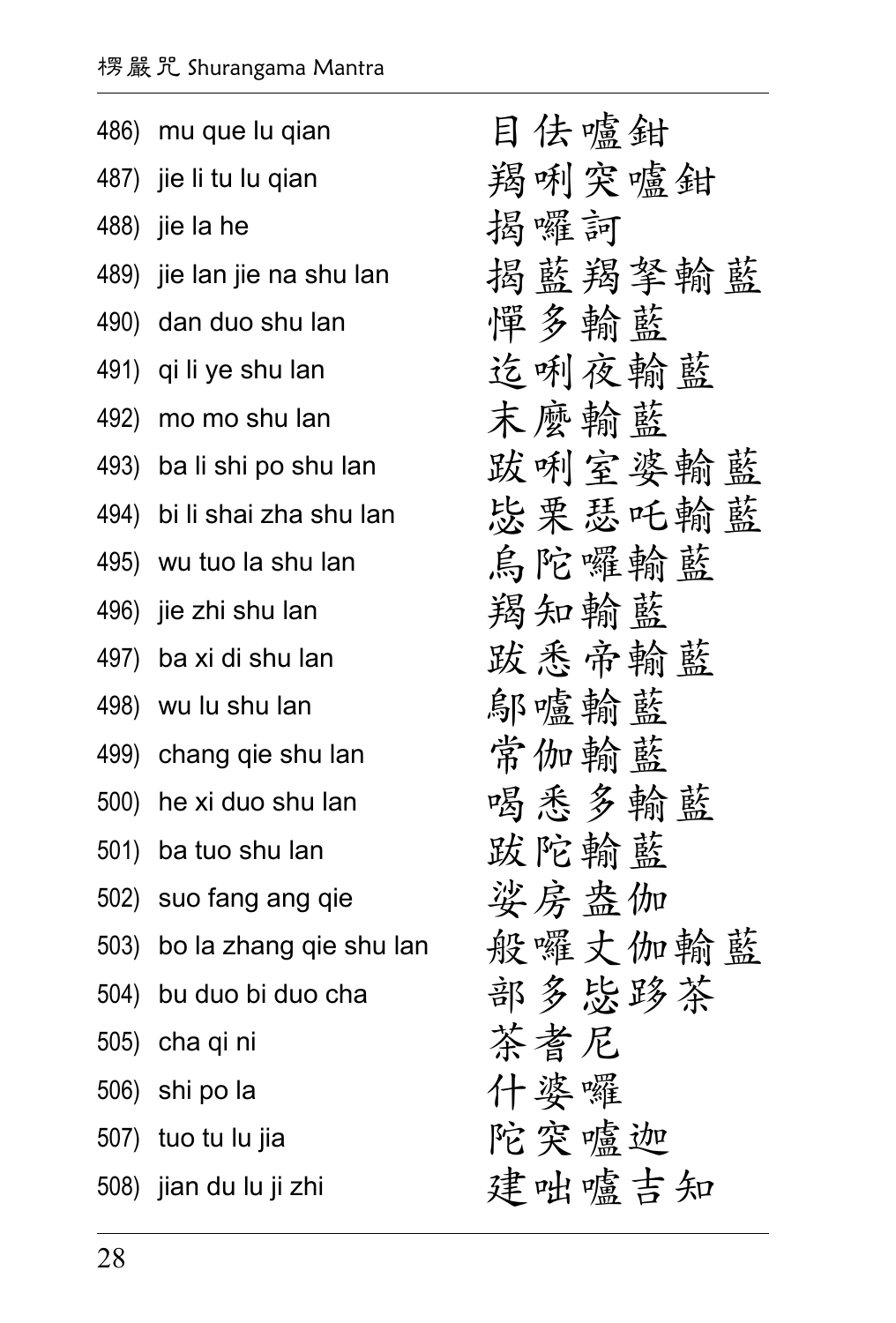| 509) po lu duo pi           | 婆路多毗   |
|-----------------------------|--------|
| 510) sa bo lu               | 薩般爐    |
| 511) he ling qie            | 訶凌伽    |
| 512) shu sha dan la         | 輸沙怛囉   |
| 513) suo na jie la          | 娑那羯囉   |
| 514) pi sha yu jia          | 毗沙喻迦   |
| 515) e qi ni                | 阿耆尼    |
| 516) wu tuo jia             | 烏陀迦    |
| 517) mo la pi la            | 末囉鞞囉   |
| 518) jian duo la            | 建路囉    |
| 519) e jia la               | 阿迦囉    |
| 520) mi li du               | 密唎咄    |
| 521) da lian bu jia         | 怛斂部迦   |
| 522) di li la zha           | 地栗剌吒   |
| 523) bi li shai zhi jia     | 毖唎瑟質迦  |
| 524) sa po na ju la         | 薩婆那俱囉  |
| 525) si yin qie bi $^\circ$ | 肆引伽弊®  |
| 526) jie la li yao cha      | 揭囉唎藥叉  |
| 527) dan la chu             | 怛囉芻    |
| 528) mo la shi              | 末囉視    |
| 529) fei di shan            | 吠帝釤    |
| 530) suo pi shan            | 娑鞞釤    |
| 531) xi dan duo bo da la    | 悉怛多鉢怛囉 |
|                             |        |